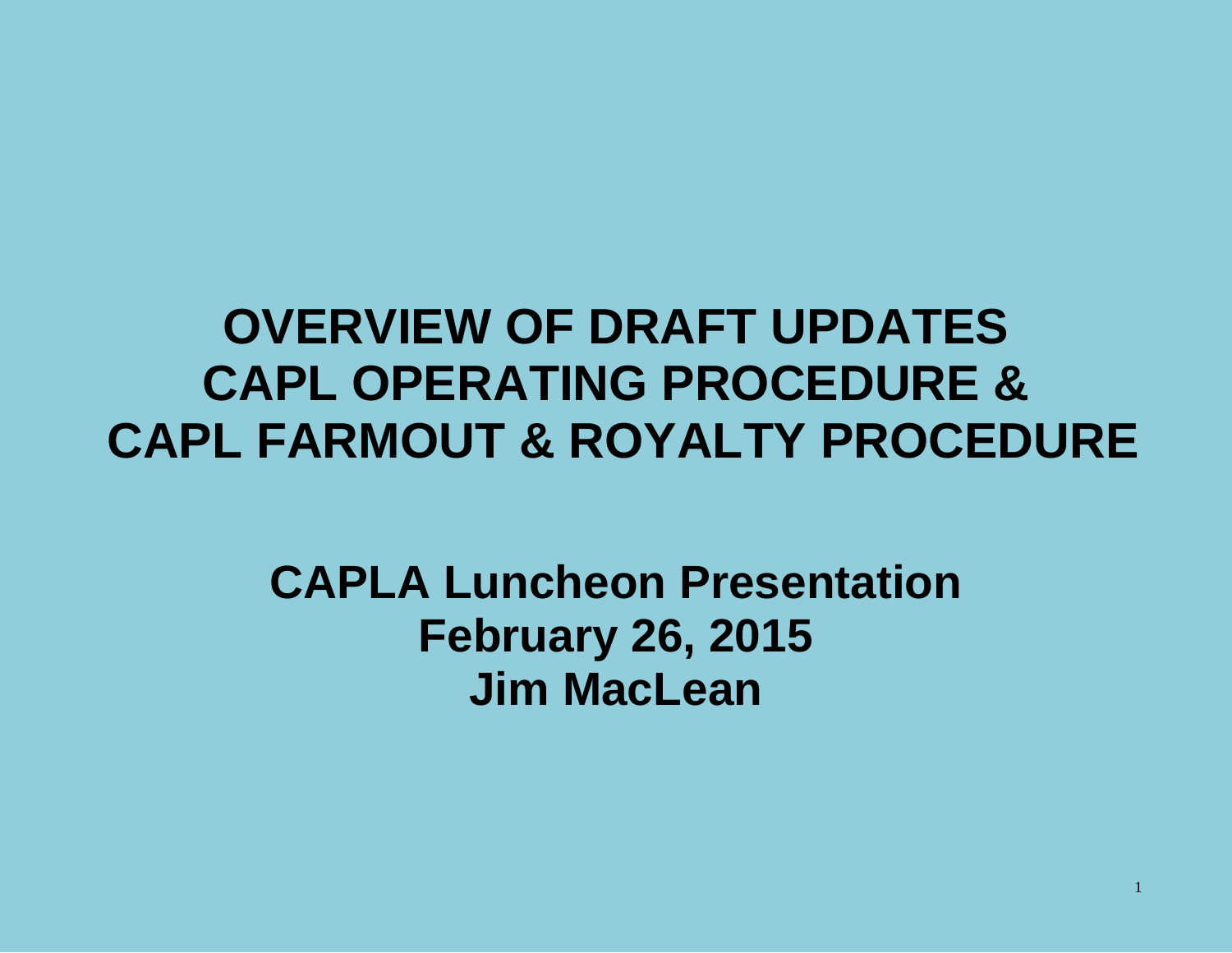### **DESIRED OUTCOMES FROM TODAY'S PRESENTATION**

- An understanding of:
	- Why each update is being done and the document objectives.
	- What the major changes are.
	- When each document will be completed.
- Your belief that early participation in the comment process offers significant positive near-term payoffs.
	- Your company.
	- You personally.
- A greater sense of comfort as you review the draft materials.
	- The thought that went into them.
	- A sense that we're trying to "do the right thing".
		- Addressing reasonably foreseeable issues with solutions that you believe are reasonable.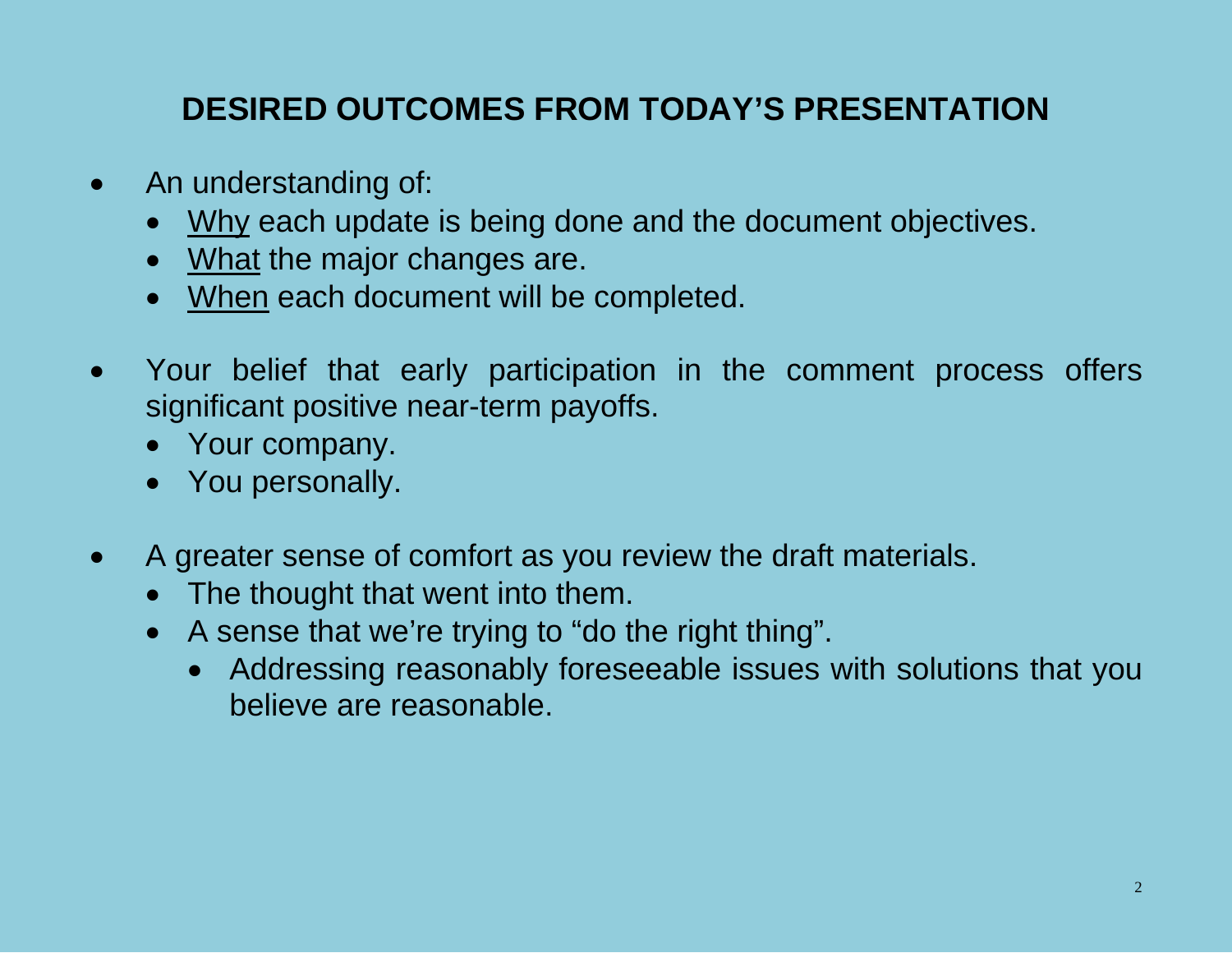# **CONTEXT**

- Common themes in all Industry document standardization initiatives.
	- Position users to negotiate, document and administer agreements more efficiently and effectively and to mitigate the potential for unnecessary disputes to disrupt or damage ongoing relationships.
	- Enable users of all experience levels to enhance their expertise and ability to contribute to the value creation process.
- But certain inherent "inconvenient truths" that are, well, inconvenient.
	- Agreements must reflect the needs of the business, not the reverse.
	- Major changes in the business over the last 15 years.
		- Emphasis on Hz Wells, the "shale revolution" and, most recently, the use of long-reach Hz Wells and multi-well drilling pads.
	- The CAPL documents of the 1990s required major modifications to address the needs of the business of today and tomorrow.
		- The 2007 CAPL Operating Procedure has "happened", as will the current update to that document and the major pending update to the 1997 CAPL Farmout & Royalty Procedure.
	- Change is not pleasant, but does offer an opportunity.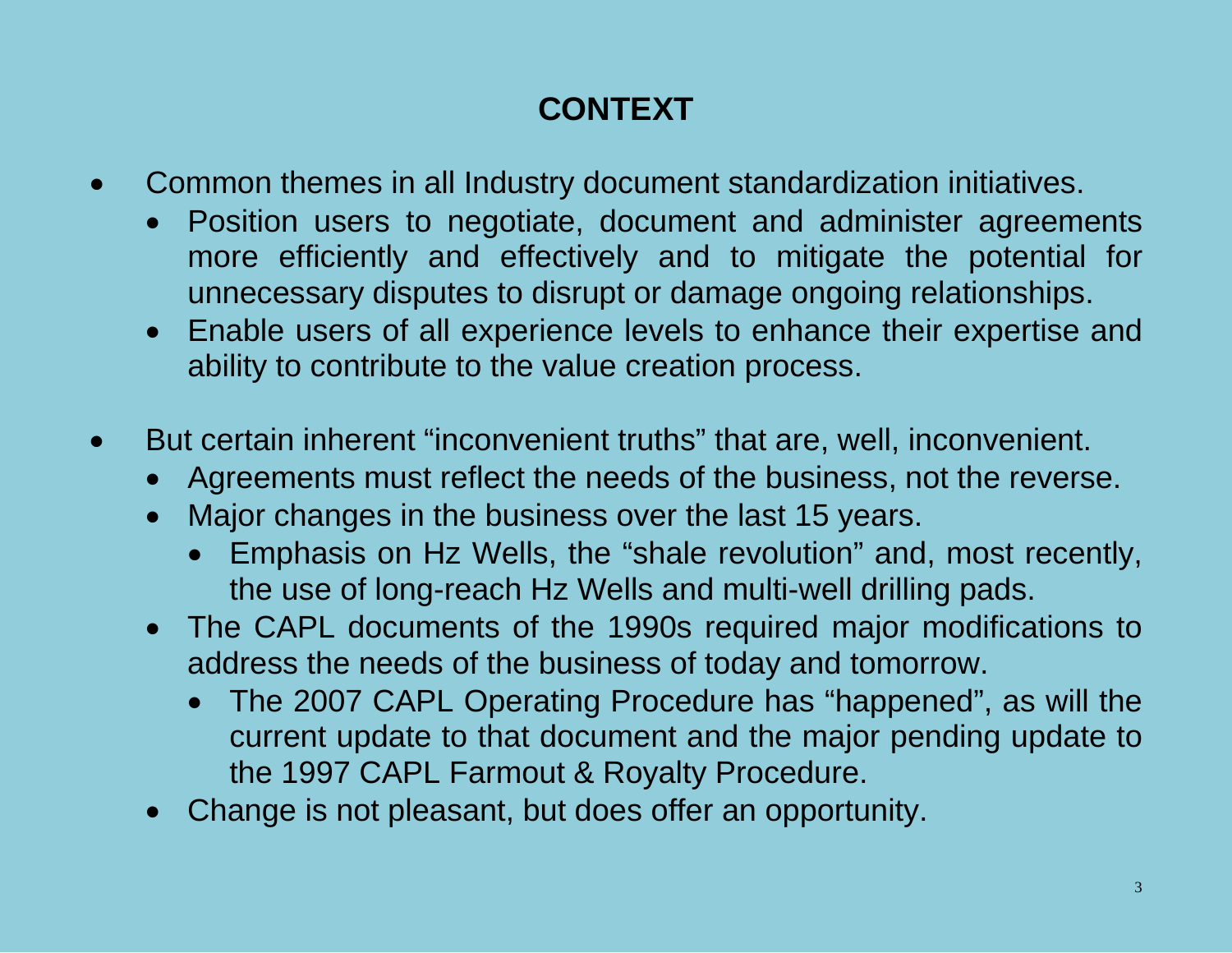### **OVERVIEW OF UPDATE TO OPERATING PROCEDURE**

#### Why update at this time?

- Because of the much greater emphasis on long-reach Hz drilling and well pad development and the benefits of aligning the Operating Procedure and the Farmout & Royalty Procedure more closely.
- Updating the Operating Procedure also enables those companies that have not yet embraced the 2007 CAPL Operating Procedure to skip a version and move directly to the 2015 document.

#### When will the project be complete?

- Initial draft issued in August, 2014, with very limited feedback received.
- The next draft will be issued around mid-March.
- To simplify review, the limited nature of the changes is that the document changes are presented in a table format that highlights the changes to the text and annotations, with a rationale for the changes.
- Project will be complete no later than 3Q 2015.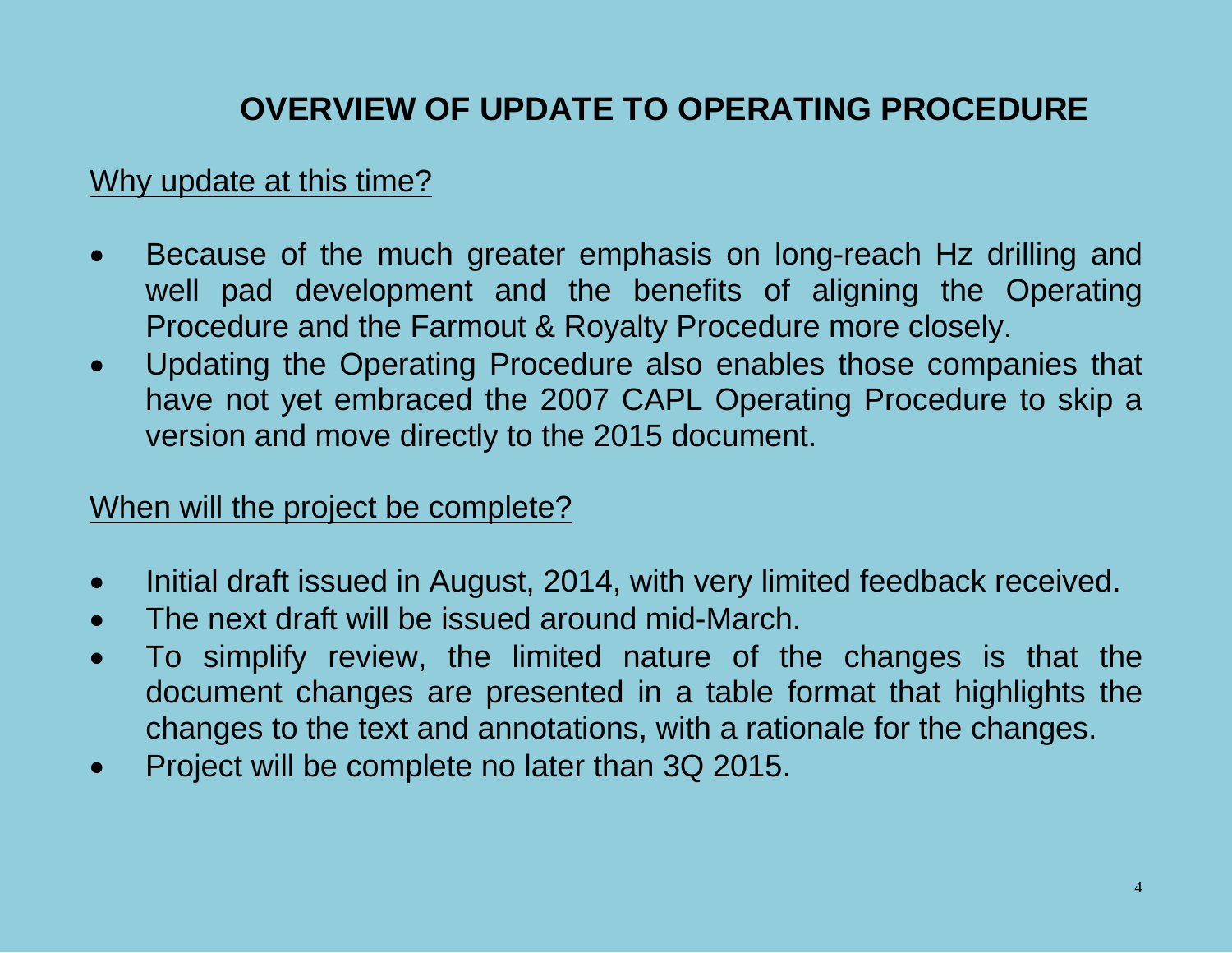#### **LONG-REACH HORIZONTAL WELLS AND WELLPAD DEV'T**

- Changes largely driven by early learnings with long-reach Hz wells and well pad development and an increasing emphasis on these programs.
	- No consensus on processes to be used-an industry dialogue will need to occur once there is greater experience with the alternative approaches to these issues.
	- Inclusion of "waiting functionality" to facilitate the ability of users to "bolt on" any customized provisions a partner group negotiates to address these issues in their own agreement.
		- Enabling provisions to minimize the need for consequential changes for agreements in which there is a negotiated outcome.
		- Sample change from Subclause 10.02B: "*This Subclause is subject to any provisions of this Agreement prescribing the notice procedure for wells included in a Multiple Well Drilling Program or a Multiple Well Completion Program or any other activities relating to a particular Well Pad, as applicable.*" (Similar changes to 9.01, 10.02A, 10.02F, 10.07A, 10.19, 12.01.)
	- Generic def'ns of Multiple Well Drilling Program, Multiple Well Completion Program and Well Pad.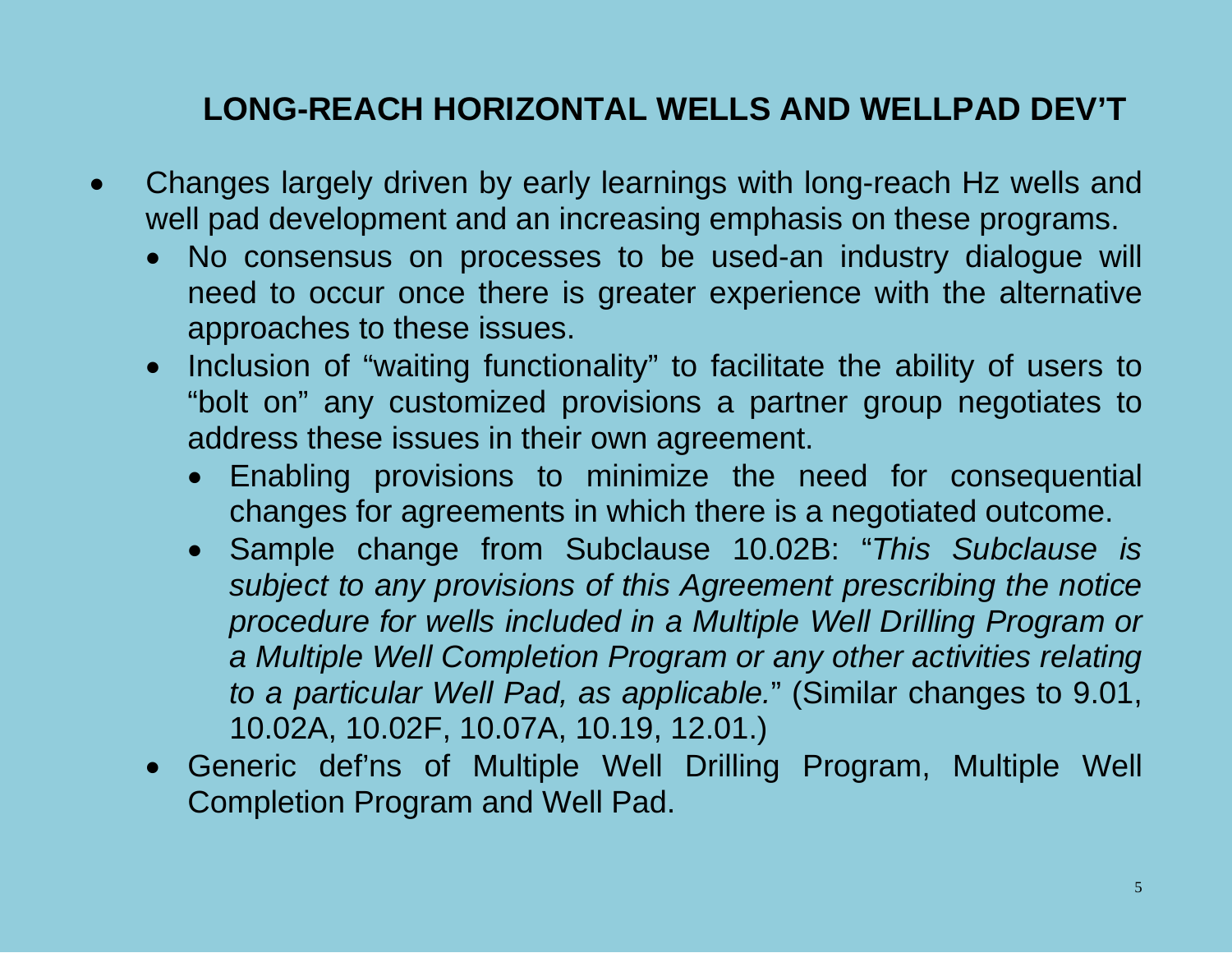#### **OTHER CHANGES FOR HZ WELLS AND WELL PADS**

- Providing greater flexibility to vary the bottom hole location of a Horizontal Well relative to Subclause 8.02B of the 2007 document.
	- Inclusion of new Subclauses 3.01D and E to address Operator's authority relative to the Participating Parties and Subclause 10.02H to offer greater flexibility relative to any Non-Participating Parties.
- Modification to the def'n of Drilling Costs to provide a cost allocation for well pads insofar as the Parties have not otherwise agreed to one.
- Modification to Subclause 10.04A to recognize that the Parties may have entered into a separate agreement for management of a well pad that may restrict the ability of Non-Operators to conduct operations.
	- Reflects the current PJVA-CAPL initiative to create a precedent well pad sharing agreement involving diverse equity ownership.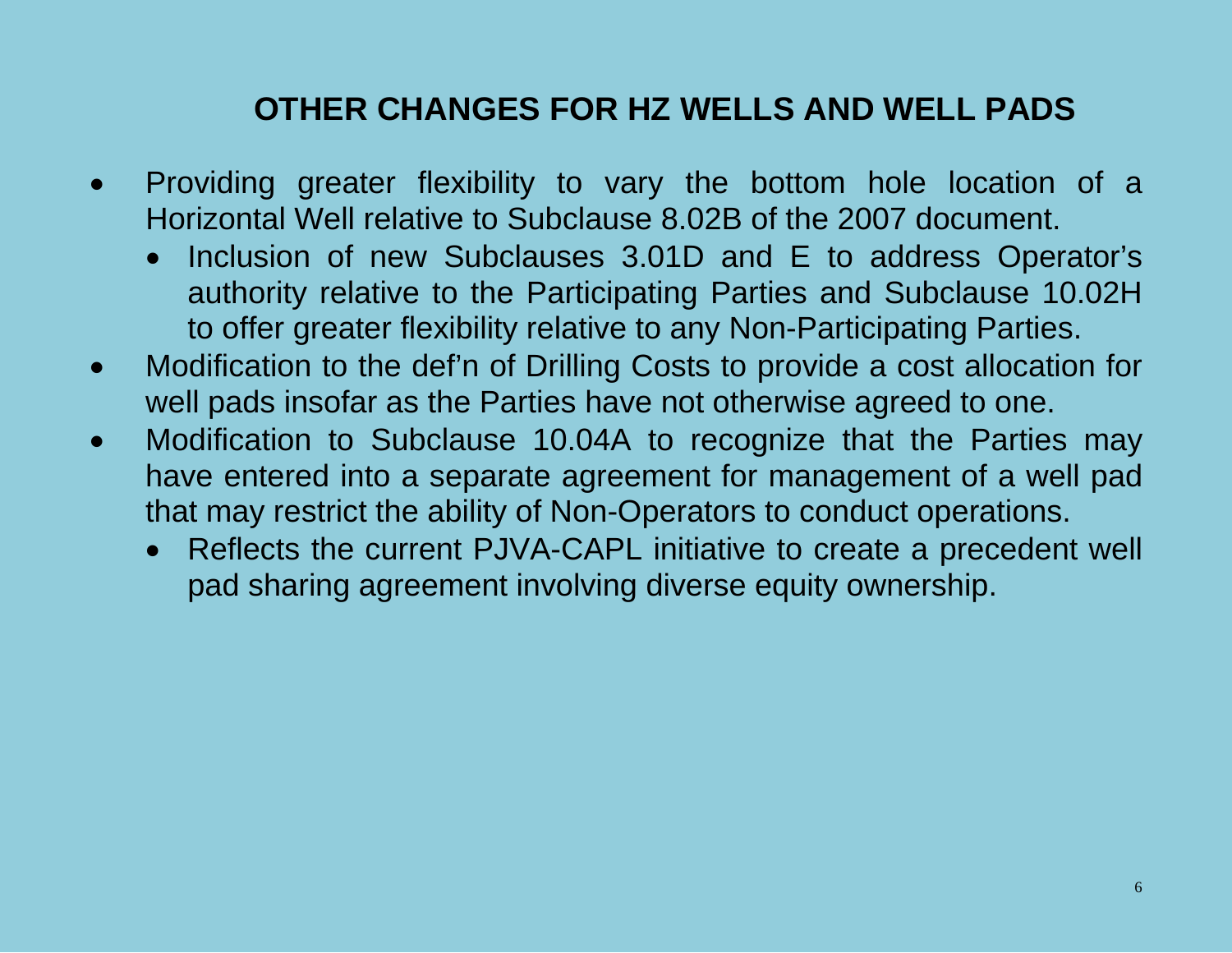### **OTHER CHANGES TO OPERATING PROCEDURE**

- Legal developments that are typically addressed in the annotations.
	- Def'ns of Completion, Gross Negligence or Wilful Misconduct; Paragraph 2.02B(a); Clause 2.03; Clause 3.04; Clause 3.09; Subclause 3.10A; Clause 4.01; Paragraph 5.05B(d); Clause 5.07; Subclause 10.10A; Clause 12.01; and throughout Clause 24.01.
- Modifications to Clause 12.01 and 3.01, so that approval to Abandon a well for the Joint Account results in informational AFEs.
- Operator may extend Clause 7.01 approval period for AFEs for repairs and maintenance items to 75 days.
- New Clause 18.07 to recognize that Parties might enter into a separate ag't to manage geophysical data they jointly acquired.
- Inclusion of a new Subclause 22.01B to recognize that all or some of the Parties may subscribe to an electronic delivery system for AFEs and Operation Notices that is operated by a third party service provider.
	- Addresses the circumstance in which fewer than all Parties use that for fee service, but does not impact the Parties that do subscribe.
- Other relatively minor fine-tuning changes that would not by themselves have warranted a document update.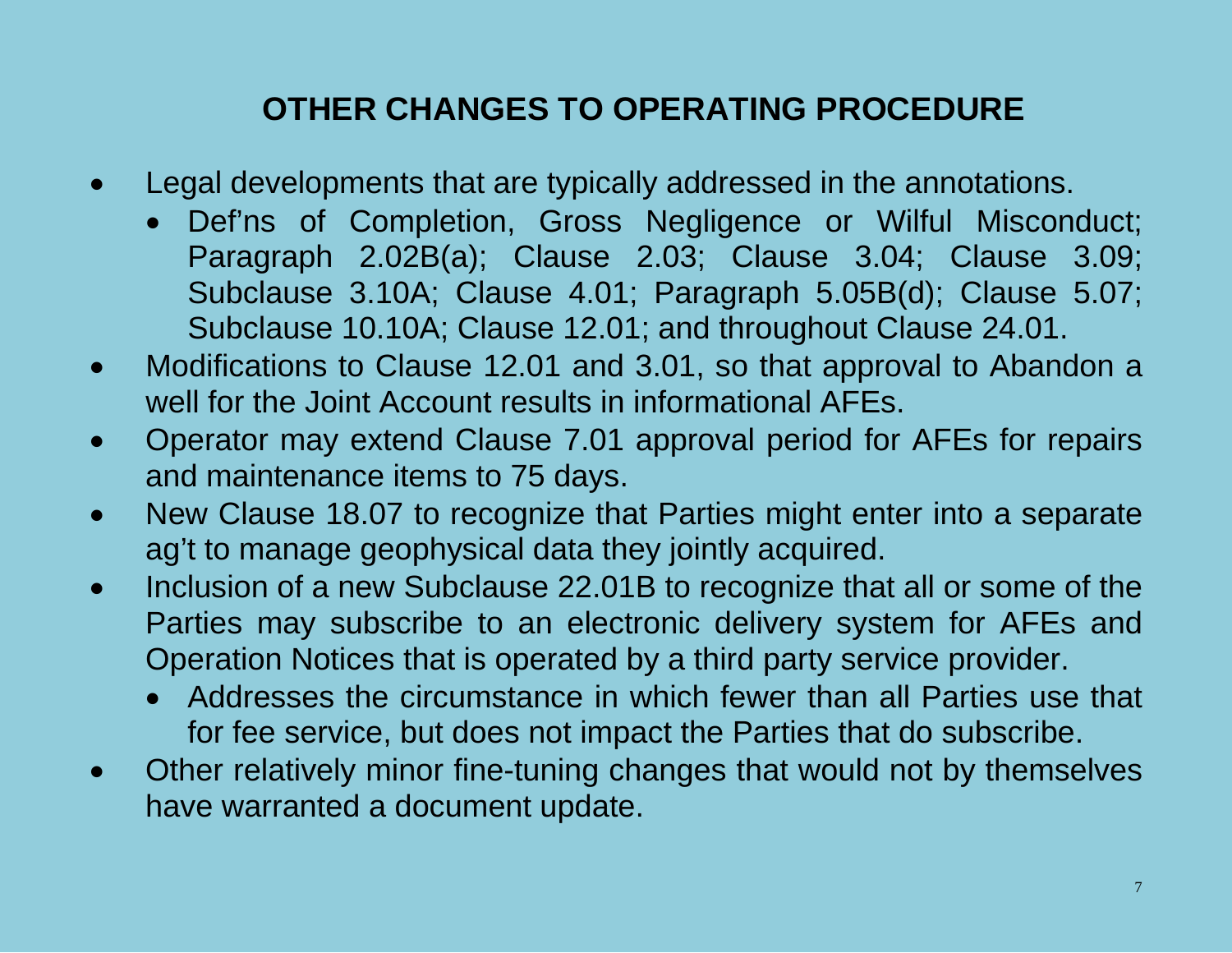### **WHY UPDATE THE FARMOUT & ROYALTY PROCEDURE?**

The 1997 CAPL Farmout & Royalty Procedure has generally held up well, so why change it?

- A major update was required because of:
	- Opportunities identified by Industry's experiences with the document.
		- Fewer calls than on the CAPL Operating Procedure.
	- Evolving business needs.
		- Hz wells, the "shale revolution", increased drilling density, Reentry Programs, partial WI farmouts, larger scale transactions.
	- Changing legal and regulatory landscape.
		- Very few cases involving the 1997 document.
	- Need to apply "plainer language" principles to simplify the document and reflect a more modern drafting style.
- The challenge was to meet the needs of today and to anticipate the needs of tomorrow in a way in which industry uses the end product.
	- Evolution from an early stage "Blackberry" to a "Smart Phone".
	- Much greater functionality, while remaining intuitive.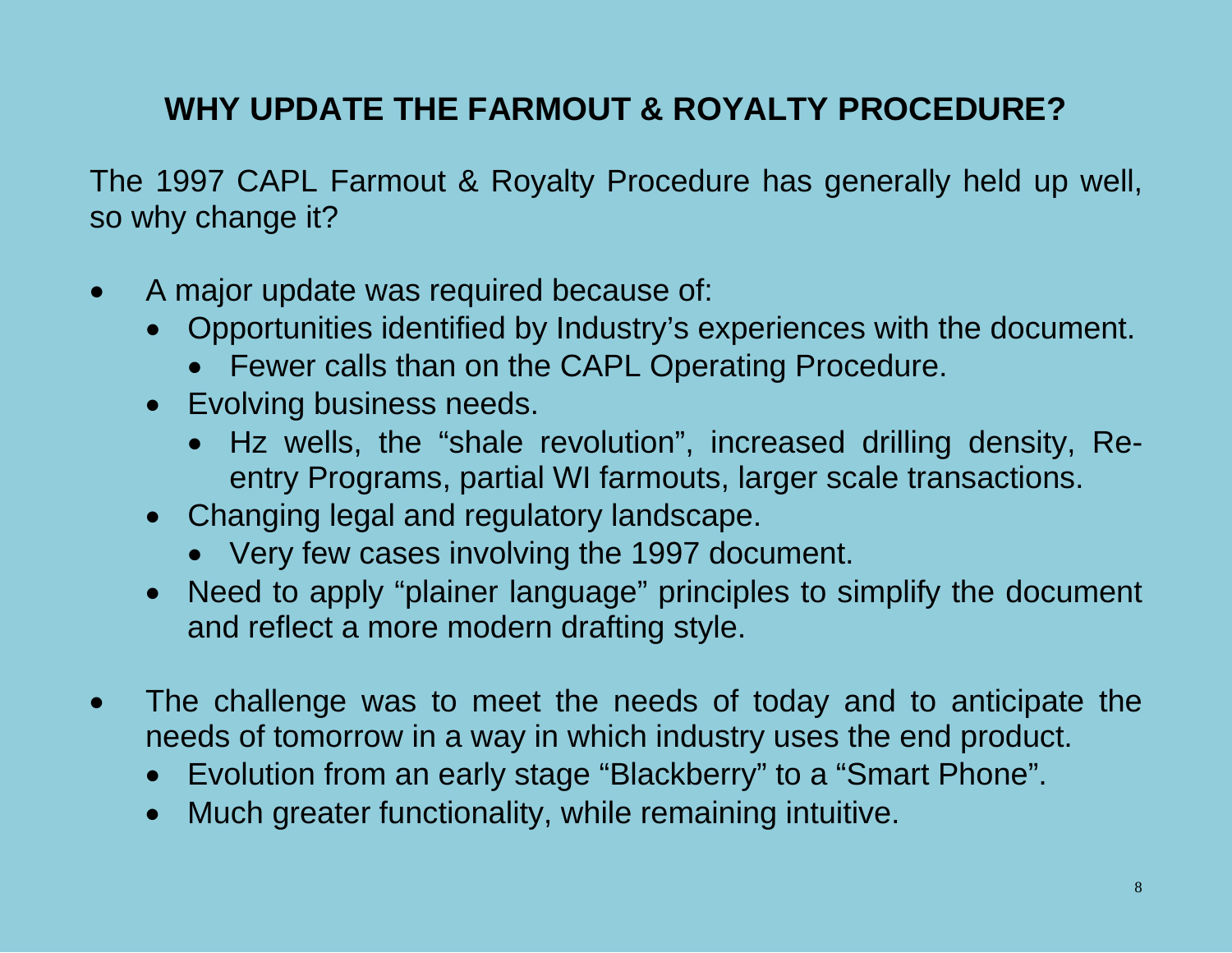### **WHO?**

A cross-section of industry stakeholders directly represented on the Committee, to reflect that the document is an industry document, not just a "land document".

- "CAPL"-Jim O'Byrne, Carolanne DeBiasio, Greg Douglas, Dennis Eisner, Lawrence Fisher, Ken Gummo, Helen Klein, John Miele, Mike Ponto, Glen Sveinson, Jim MacLean
- CAPLA Liaison-Lynn Gregory
- CAPPA Liaison-Al Roemer
- EPAC Liaison-Dave Savage
- Legal Liaisons-Mike Thackray and Jay Todesco
- PASC Liaisons-Larry Yasman (Joint Interest Research), Steve Bosma (Audit)
- PJVA Liaison-Paul de Villenfagne
- Other functional linkages as required over the course of the project.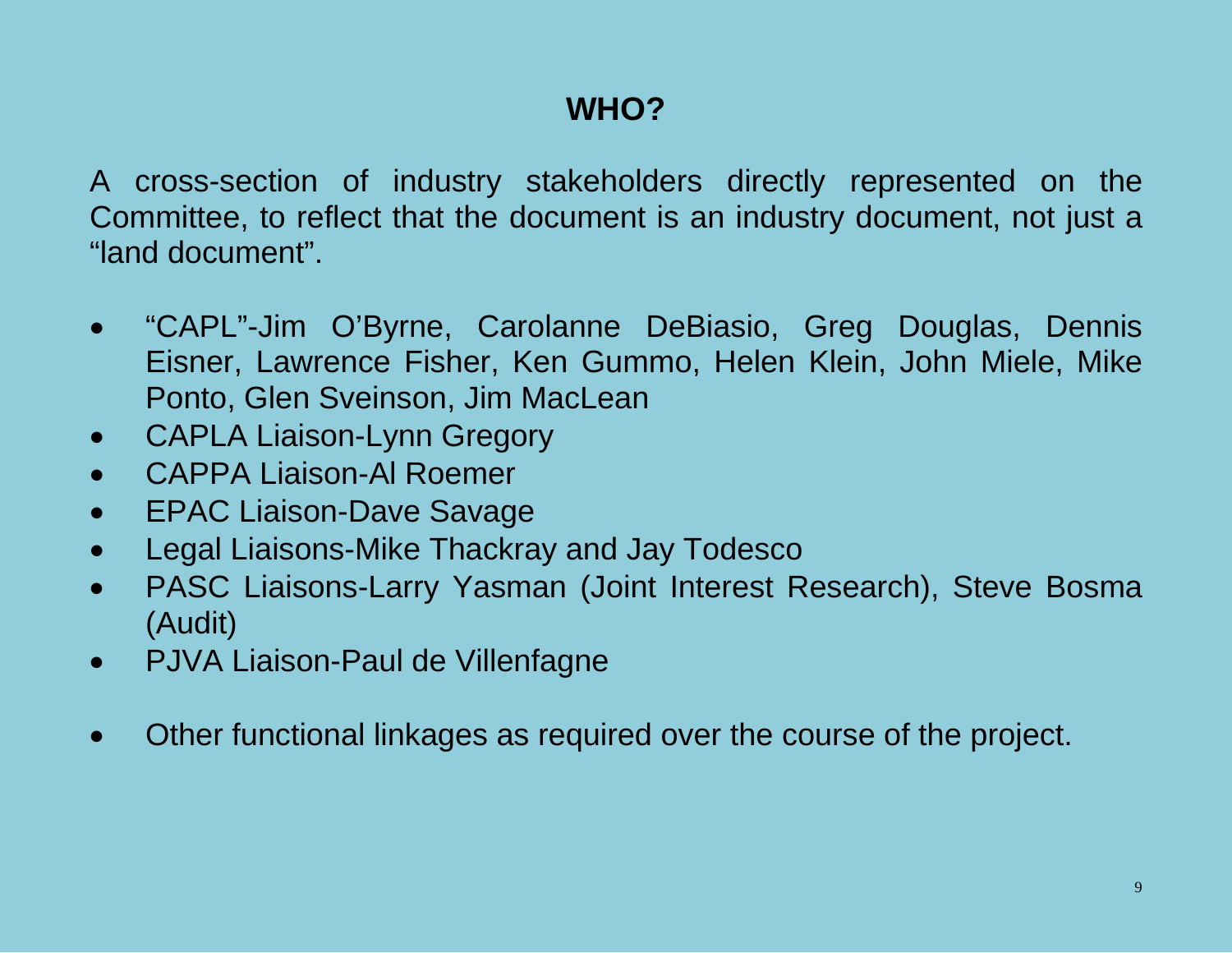# **WHEN?**

- Initial work was put on hold in 2009 because of slow transition to 2007 CAPL Operating Procedure.
- Initial industry draft issued in June, 2014; second draft early March.
	- Early engagement with thorough reviews would be of great benefit.
		- Our desire to "listen, learn, act".
		- Use comments to enhance quality of the document significantly.
		- Materially reduce subsequent Committee and review effort.
		- Shorten cycle time to project completion.
		- Facilitate a timely and orderly transition for collective benefit.
- Materials to be made available through CAPL's web page over the course of the project to optimize accessibility.
	- Matrix showing all material changes and rationale for change.
	- Comment matrix with verbatim comments and our responses.
		- Company codes to be used, as with Operating Procedure.
- Emphasis on awareness and education over the project.
- Complete project in 3Q 2015 in time for the next drilling season.
	- 1997 document creation process was 13 months and the document was widely used during the 1997-1998 winter drilling season.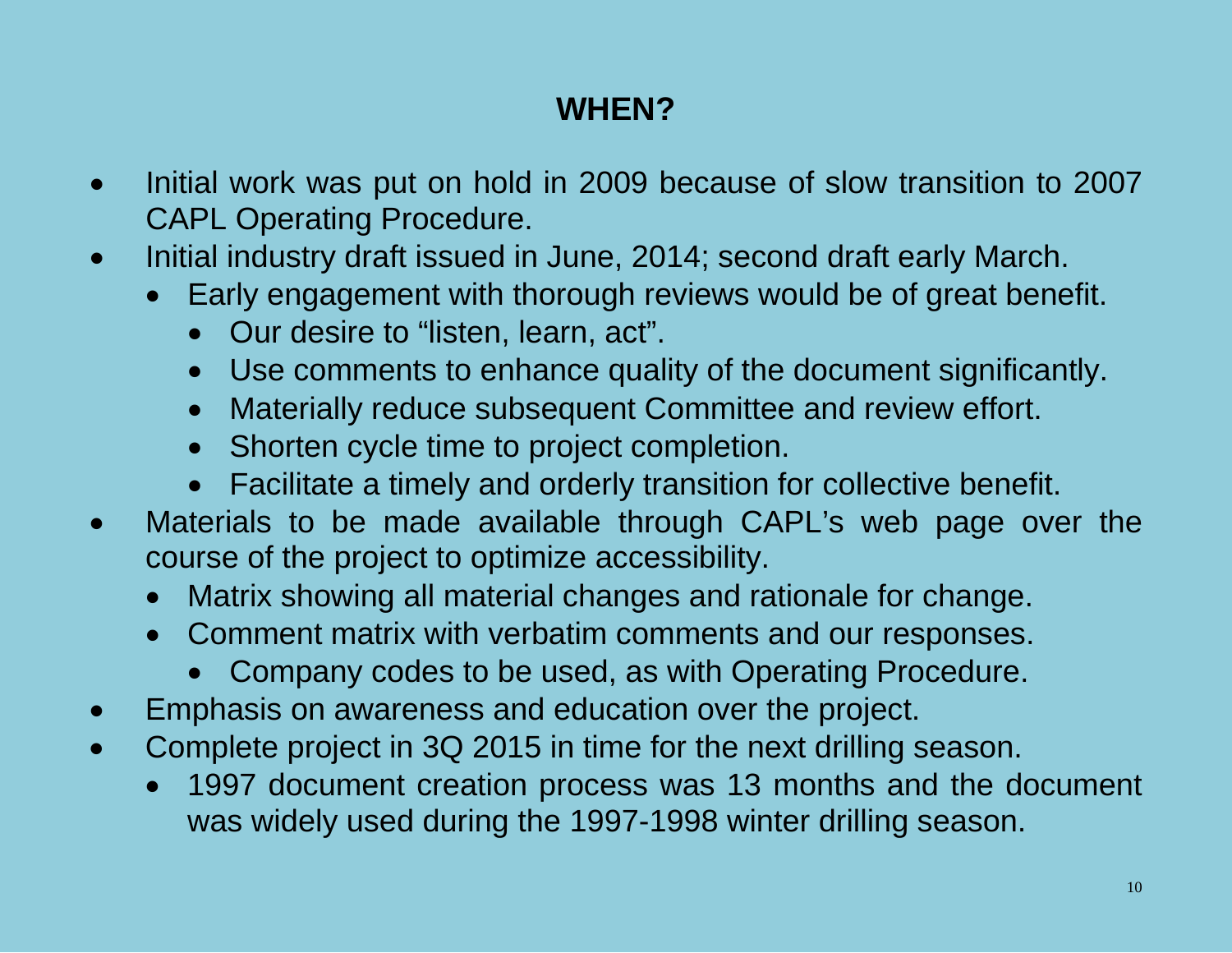### **"REPORT CARD" ON FIRST DRAFT**

- Feedback on the initial draft was much more limited than expected.
	- Three large companies gave specific comments that were helpful in optimizing the second draft.
		- All were very positive with a single page of comments from two.
	- Informal feedback from others was also otherwise very positive.
	- Document also edited aggressively during the update to the draft.
- From a commenting company not otherwise involved in the project:
	- "*After reviewing the document with the … team we noticed a constant theme. This agreement is predominately providing context and clarity on almost all clauses compared to the 1997 FO and Royalty Procedure. This context and clarity are welcomed as this document is addressing current situations that the industry is facing with the focus on resource plays, technology and horizontal drilling.*"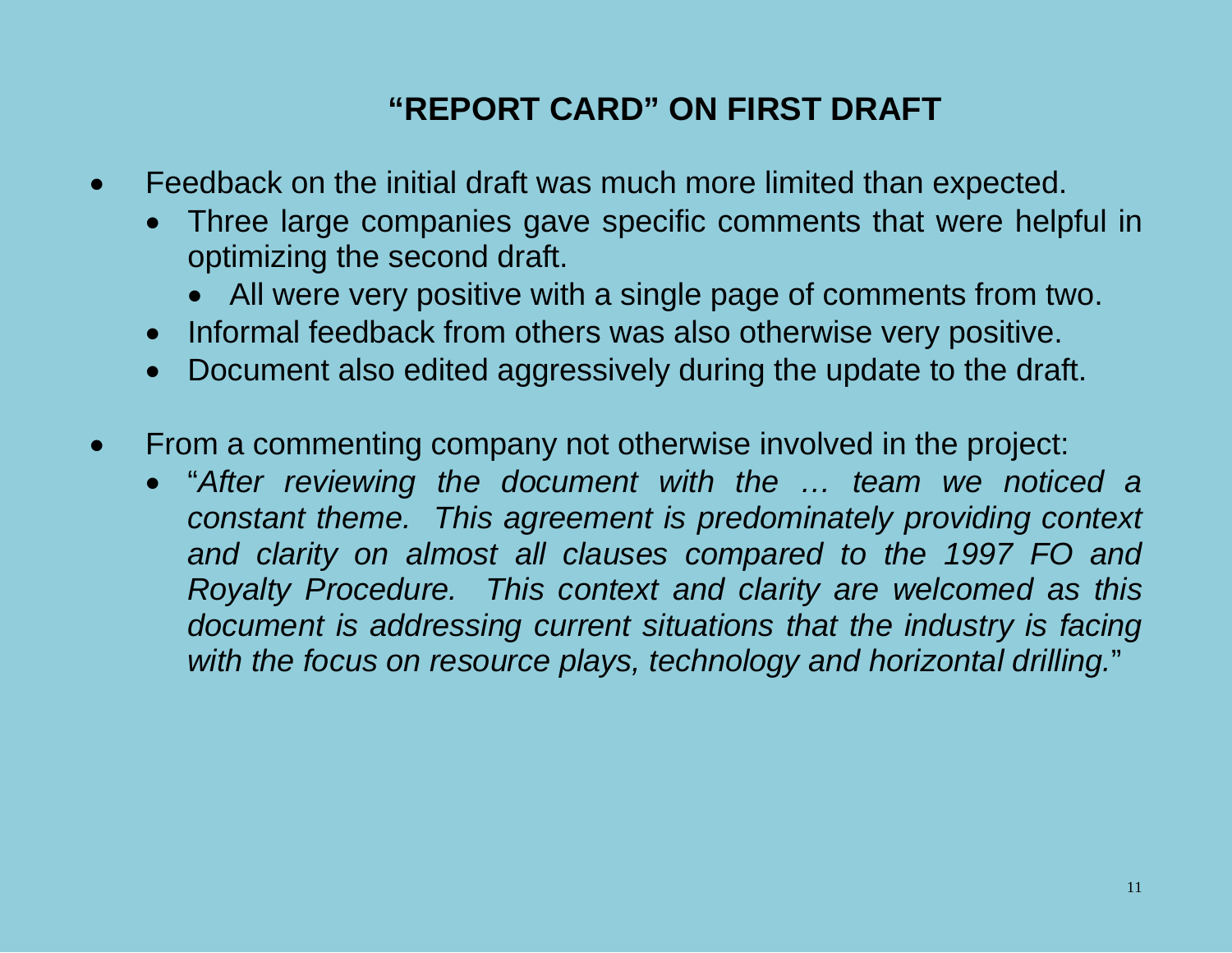## **MAJOR DOCUMENT OBJECTIVES**

- 1. Make required modifications, while maintaining the integrity and substance of the 1997 document.
	- Provide a new and improved "car manual" that provides users with clear and complete answers to their questions.
	- Offer reasonable responses to reasonably foreseeable issues.
- 2. Create a document that will be used widely soon after completion.
	- Balance needs of Farmors and Farmees, large and small users.
	- Emphasis on awareness and education during the project.
	- Extensive use of annotations that can help users of all experience levels with new and older transactions immediately.
- 3. Minimize administrative effort associated with earning arrangements.
	- Additional functionality to simplify Head Agreements.
- 4. Align document with evolving business needs.
	- Hz Wells, "shale revolution", multi-zone targets, increased drilling densities, larger scale transactions, Re-entry Programs.
- 5. Simplification.
- 6. Structure document to exploit advances in systems technology.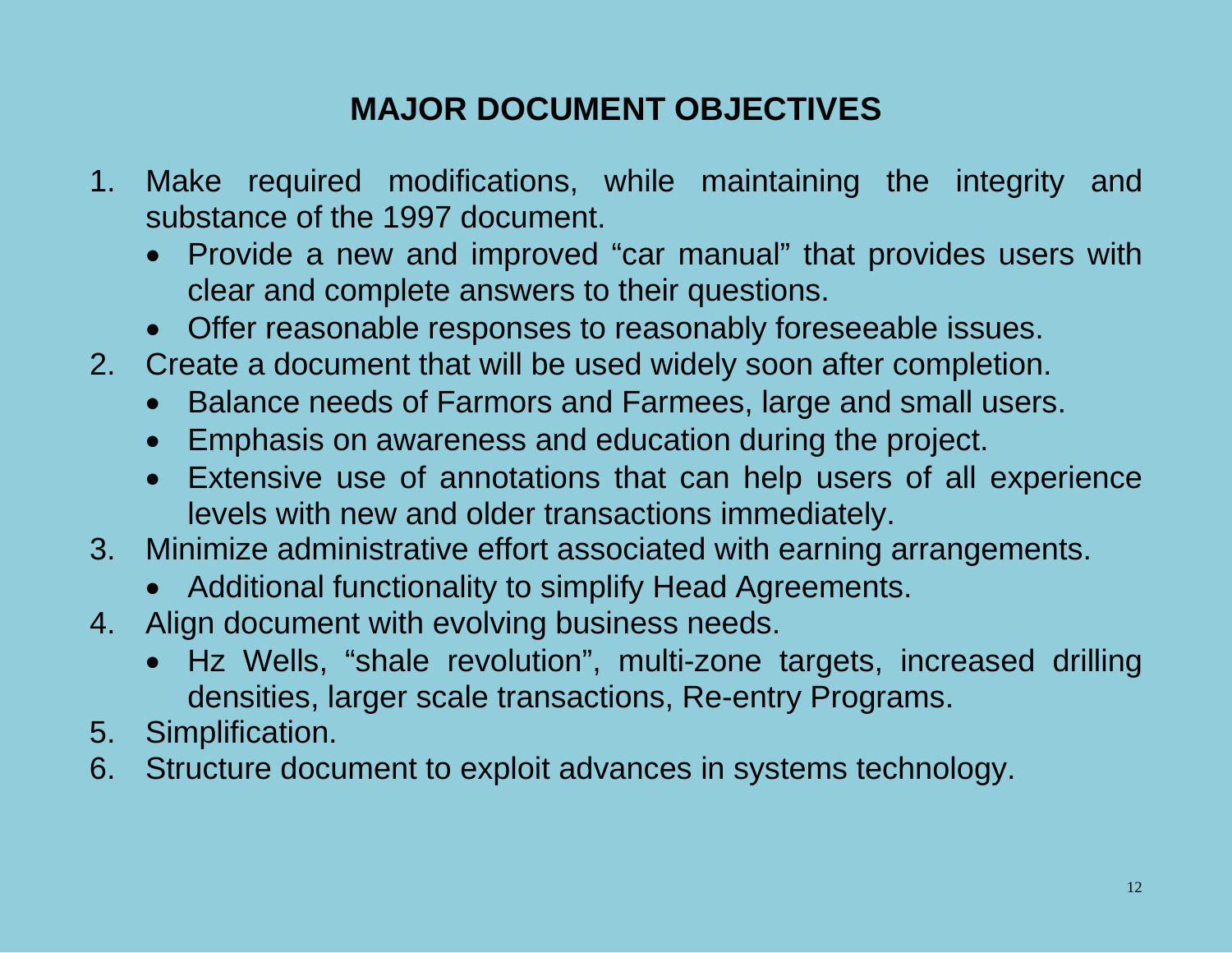#### **Length**

The first thing you will notice about the document is that it is materially longer than the 1997 document.

- Conscious focus on length of 1997 document to encourage acceptance.
- Inclusion of headings for every Subclause for ease of use.
- Splitting up longer provisions for ease of use.
	- Clauses into Subclauses, presentation of concepts in a list format.
- Expansion of existing provisions to address recognized issues.
	- Such as 1.02, 3.01, 3.02, 5.05, 6.02, 6.06, 8.01, 9.03.
- New provisions to address reasonably foreseeable issues.
	- Definitions-Additional 9 definitions (1 page).
	- Modifications supporting Re-entry Programs (.5 page).
	- 3.03B-Trust duties to mitigate need for trust ag'ts (.8 page).
	- 5.03-ORR for Hz wells straddling Royalty Lands (1.5 pages).
	- 10.00-Partial interest farmouts and Existing Ag'ts (1.5 pages).
	- 18.00-Restriction on extra drilling & Title Administrator (.5 page).

The net effect is that users have much clearer answers on their issues.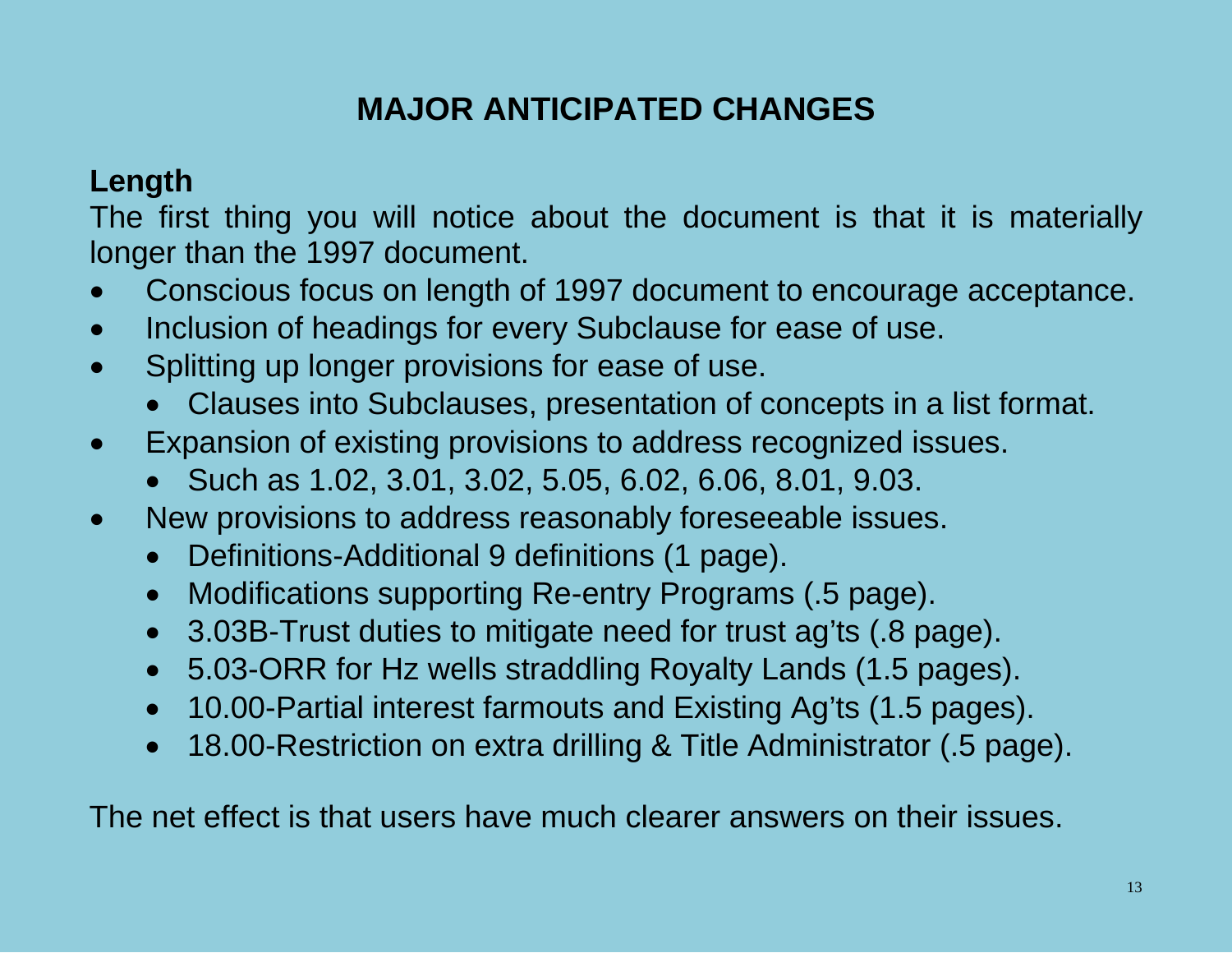#### **Simplification And Format**

- Aggressive editing.
	- Use of "plainer language" without sacrificing content.
	- Breakdown of provisions into Subclauses and list formats.
- Inclusion of headings for each Subclause and several words of context for the vast majority of cross-references.
- Offer greater functionality to facilitate completion of agreements.
	- Test Well Programs, partial interest farmins, Re-entry deals.
	- Horizontal Well functionality and annotations.
	- Designed for more typical transactions, with users expected to modify document to address special circumstances.
		- Inclusion of special related annotations to assist users in recognizing issues for which modifications may be appropriate.
- Expanded annotations significantly.
	- Information on evolution of Clauses as a reference tool when considering issues under older and current agreements.
	- Detailed review of relevant cases.
	- Inclusion of other ideas that might be considered in new transactions.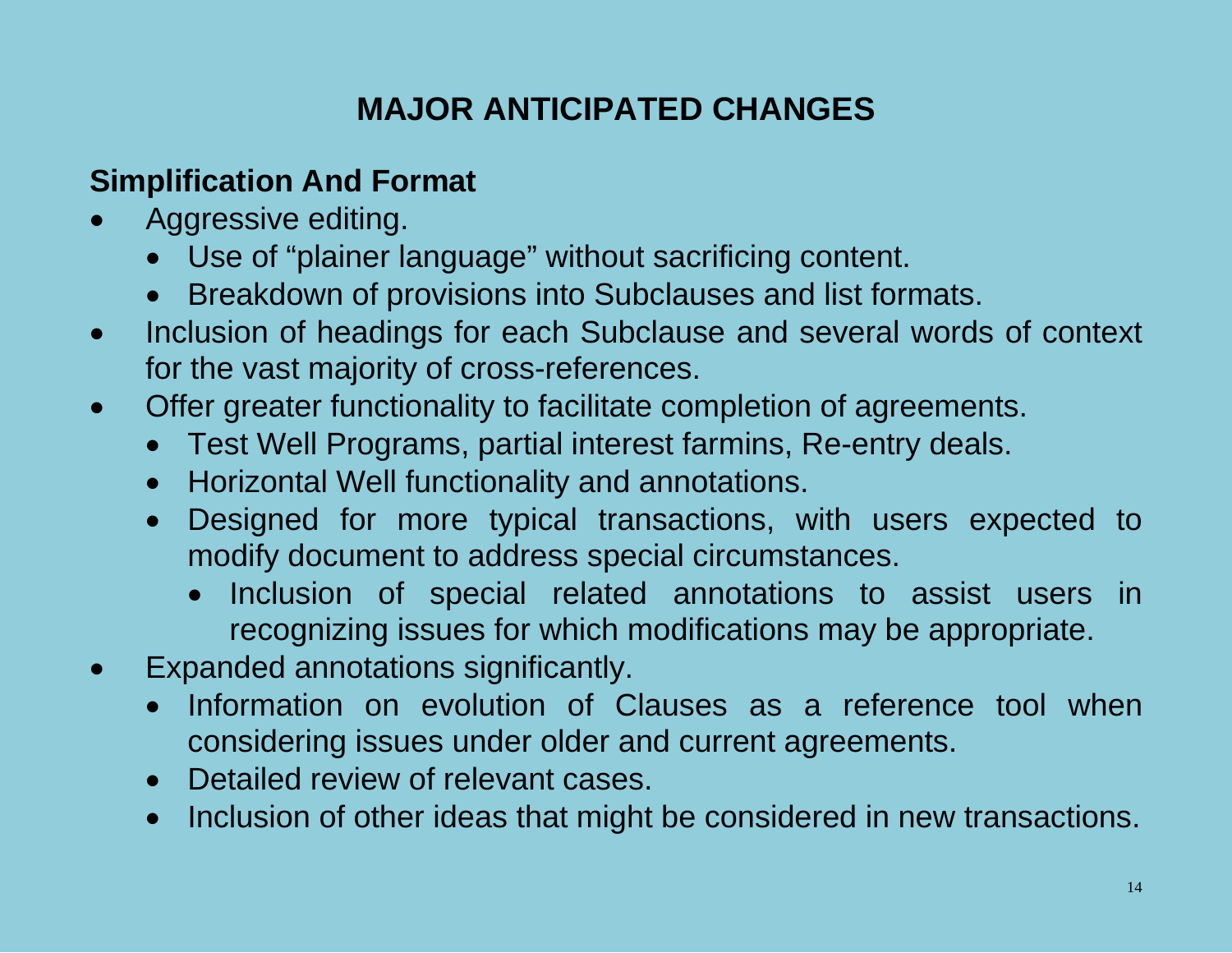#### **Article 1.00-Definitions And Interpretation**

- New def'ns of: Existing Agreement; Option Well Program; ORR Conversion Date; Pre-Earning Working Interest; Re-entry Program; Reentry Program Costs; ROFR; Test Well Program; Volume Recovery.
- Clause 1.02: Aligned to 2015 CAPL Operating Procedure, with a number of modifications for this document.
	- Parallel project to update to a 2015 CAPL Operating Procedure.
		- Mostly to address shale projects and long-reach Hz Wells.
		- Also address intervening case law and learnings on 2007 CAPL.
		- Specific modifications that are not expected to be contentious.
- Clause 1.04: Added Paragraph (e) to provide safeguard for Farmee Parties that do not create a side agreement to govern their activities.

#### **Article 2.00-Title And Encumbrances**

- Clause 2.01: New Clause provides a right to do a title review.
- Clause 2.04: New Clause to address obligation to comply with any consent or ROFR requirements respecting a partial interest farmout.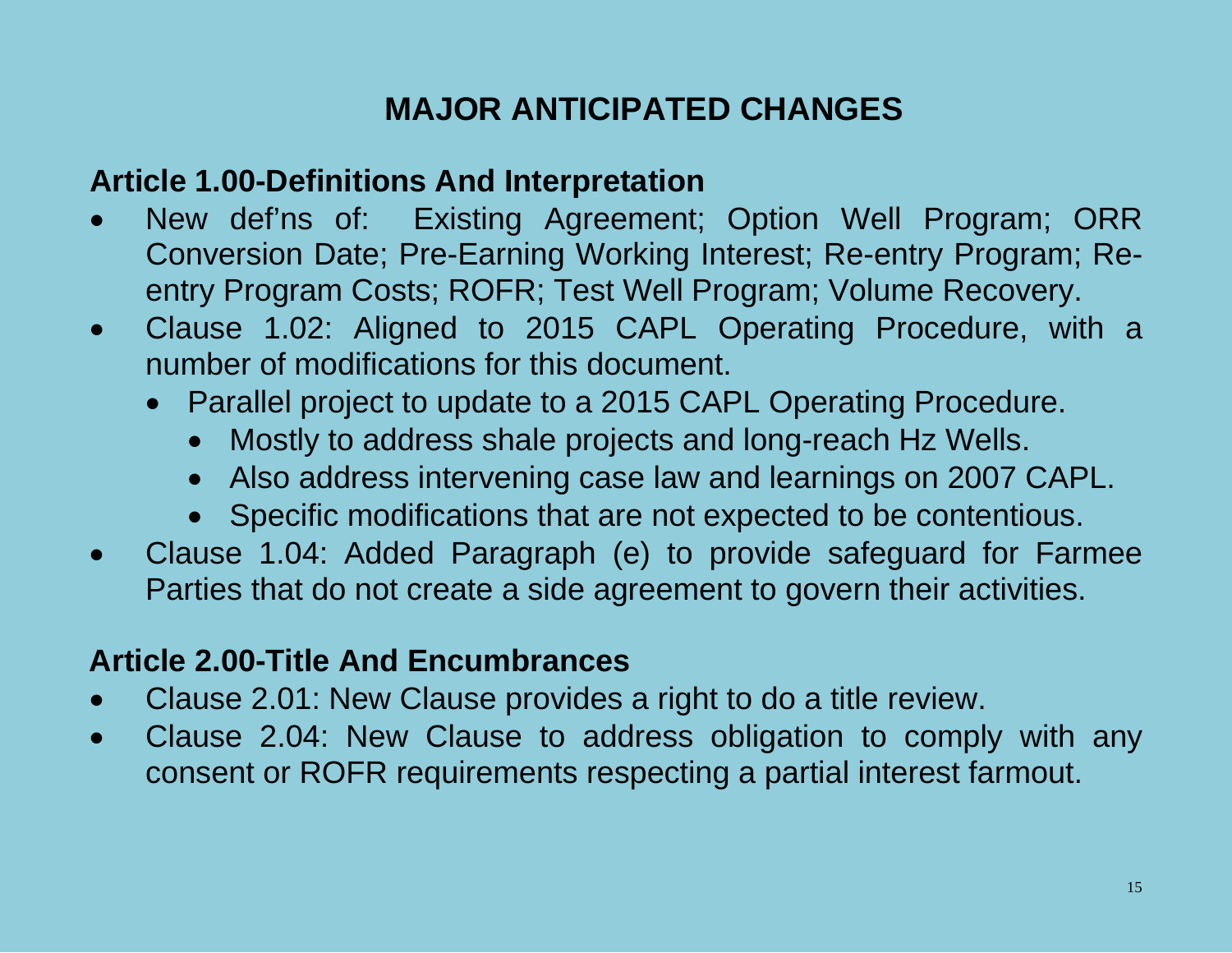#### **Article 3.00-Test Well**

- Area of biggest learnings respecting 1997 document, particularly in context of when the Farmee's obligations are complete.
- Extensive rework of the Article-5 pages vs 1.25 pages.
- New Subclause 3.01B for difficulties in commencing operations.
	- Addresses major deficiencies with the typical industry handling.
	- Note: Users might consider using immediately.
- Much greater clarity about the interrelationship between "Complete, Cap and Abandon", the obligation to evaluate the Test Well to the Farmor's reasonable satisfaction and zonal testing requirements.
- Limitations on ability to use a Test Well for another purpose.
- Inclusion of optional Paragraph 3.01D(b) for Hz Well evaluations.
- Inclusion of optional Paragraph 3.01D(d) to address finality of the Farmee's well evaluation obligations.
- Clause 3.02: Major modifications after learnings from a real example.
- Subclause 3.03B: Inclusion of trust duties to attempt to minimize need for trust agreements.
- Subclause 3.03C: Optional Subclause to prohibit Capping for earning.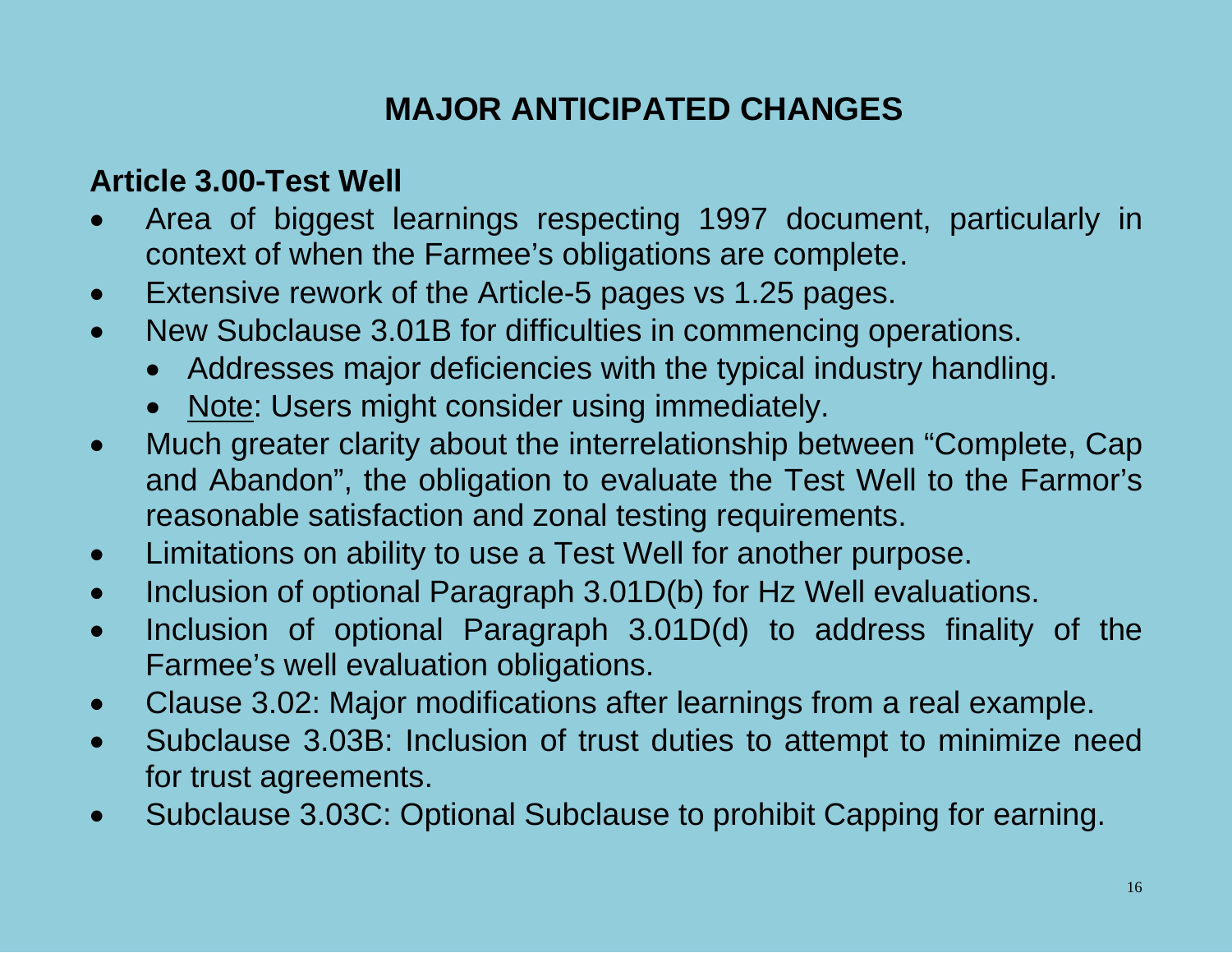#### **Article 5.00-Overriding Royalty**

- Extensive annotations about case law and interest in land issue.
- Clause 5.03: New Clause to address Royalty Wells that straddle Royalty Lands and other lands, with a special outcome for Saskatchewan.
	- Generally sees an allocation ratio of royalty length/total hz length.
	- Linkages to the As Drilled Survey.
	- Note: Users might consider using immediately.
- Clause 5.05: Modified Subclause 5.05A to offer two Alternates for handling of costs through First Point of Measurement.
	- Alternate 1-Traditional, 1997 type approach.
	- Alternate 2-Royalty Owner generally shares in cost for removal, storage and disposal of basic sediment, water and other impurities.
		- Offer functionality within document for high handling costs.
		- Exception for handling of frac water during initial cleanup period.
	- Note: Users might consider using immediately.
- Subclause 5.05C: Introduced a new potential control on deductions-Alternate 3, which is a fixed  $$$  amount/10 $3<sup>3</sup>$  for natural gas.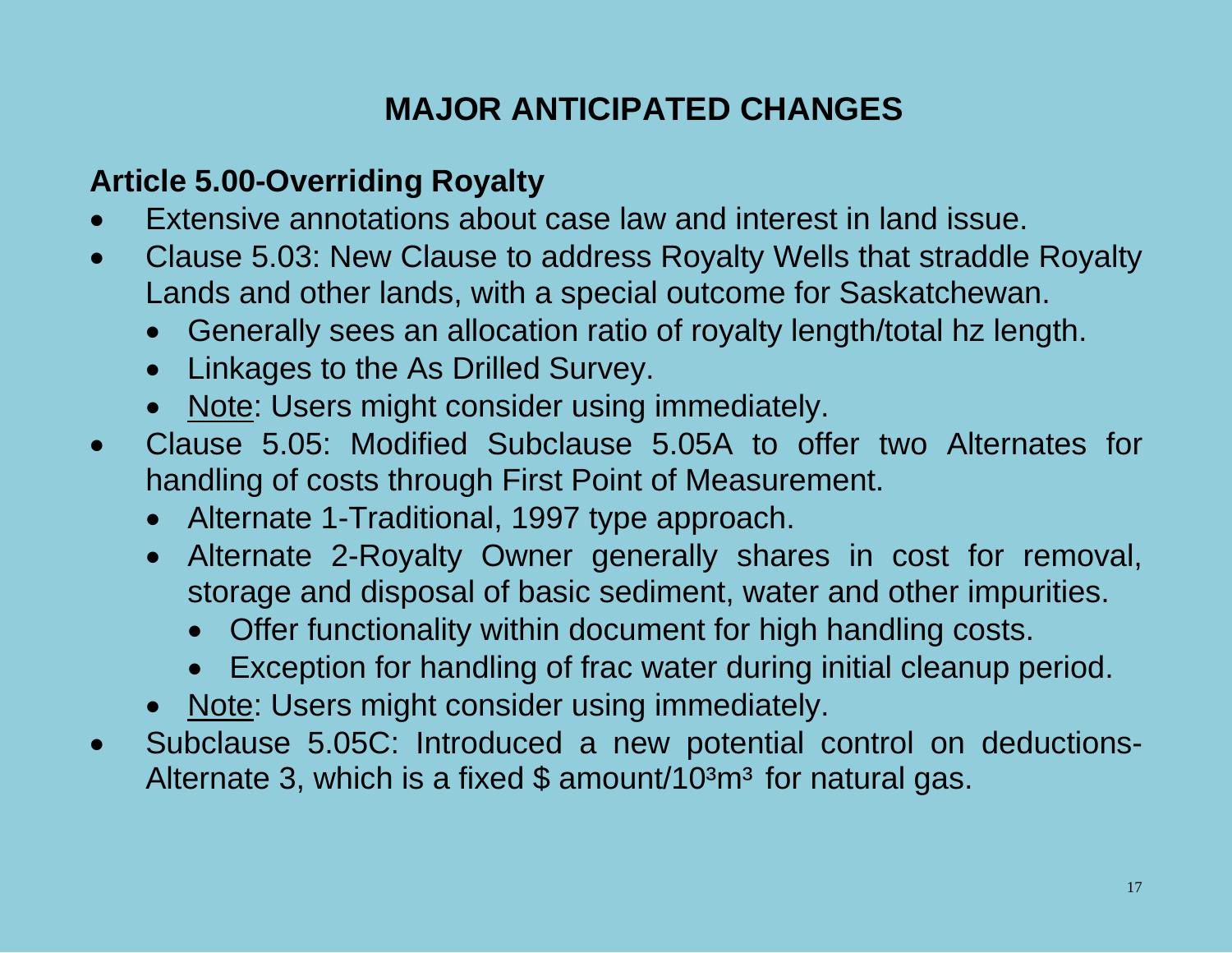#### **Article 6.00-Conversion Of Overriding Royalty**

- General: Definitions of ORR Conversion Date and Volume Recovery to allow a BPO/APO conversion at traditional Payout or the specified Volume Recovery, as applicable.
	- Delinking of the volume based "Payout" approach in the 1997 document from the traditional financial Payout.
	- Election triggered at earlier of **worm-months after drilling rig release or** the date in the selected Alternate (Payout or Volume Recovery).
		- To minimize long-standing conversion rights on marginal wells.
- Clause 6.02: New Subclause B if Earning Well was initially Completed successfully and now proposed for Abandonment.
- Subclause 6.06D: 1997 Clause did not apply to an additional well in the same formation as the productive BPO Earning Well.
	- An important issue because of holdings and other higher density drilling authorizations under the Regulations.
	- Party opting for ORR in the new well waives its conversion right on the BPO Earning Well-to reflect regulator common ownership req't.
	- Note: Users might consider using immediately.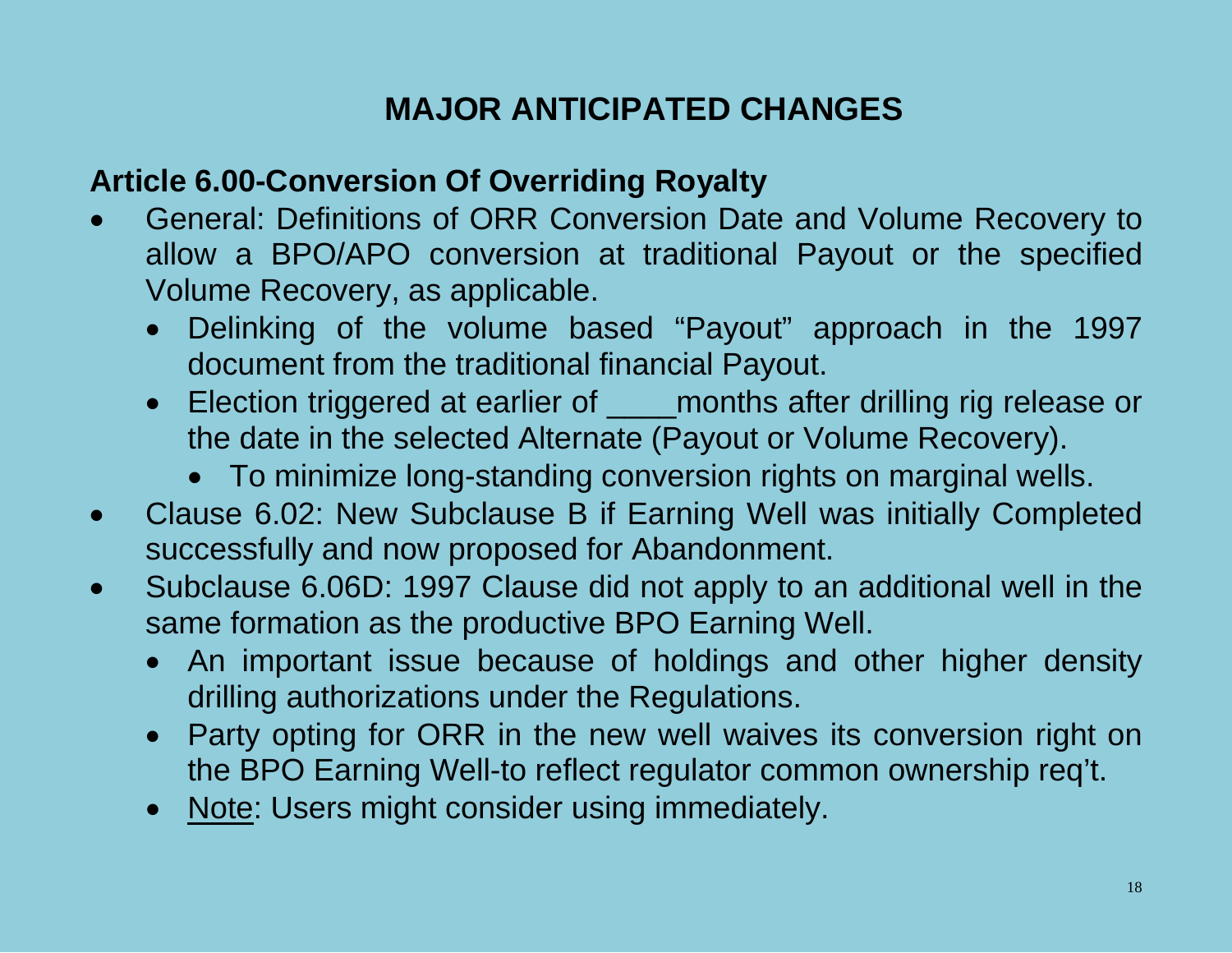#### **Article 7.00-Abandonment Of Wells**

- Clause 7.01: Much clearer that the Farmor is permitted to use the Earning Well taken over by it in the Reserved Formations.
- Subclause 7.01D: Protection for the Farmee that the Farmor must be eligible to accept the well licence to take over a well.
- Subclause 7.01E: Assignment is on an "as is where is" basis.
- Clause 7.03: Impact on the Farmee after a takeover that is successful in a zone of Farmout Lands is limited to the well and production therefrom.
	- Similar to changes in the 2007 CAPL Operating Procedure.
	- No land forfeiture in Spacing Unit in the zone.
		- Protection for Farmee if new well in zone or re-entry as Hz well.
		- Reacquisition right if the Farmor wishes to use the well for other operations in the Farmout Lands.
- Clause 7.05: Two Alternates re takeover of other Royalty Wells.
	- Alternate 1-1997 provision.
	- Alternate 2-Takeover right applies to all Royalty Wells.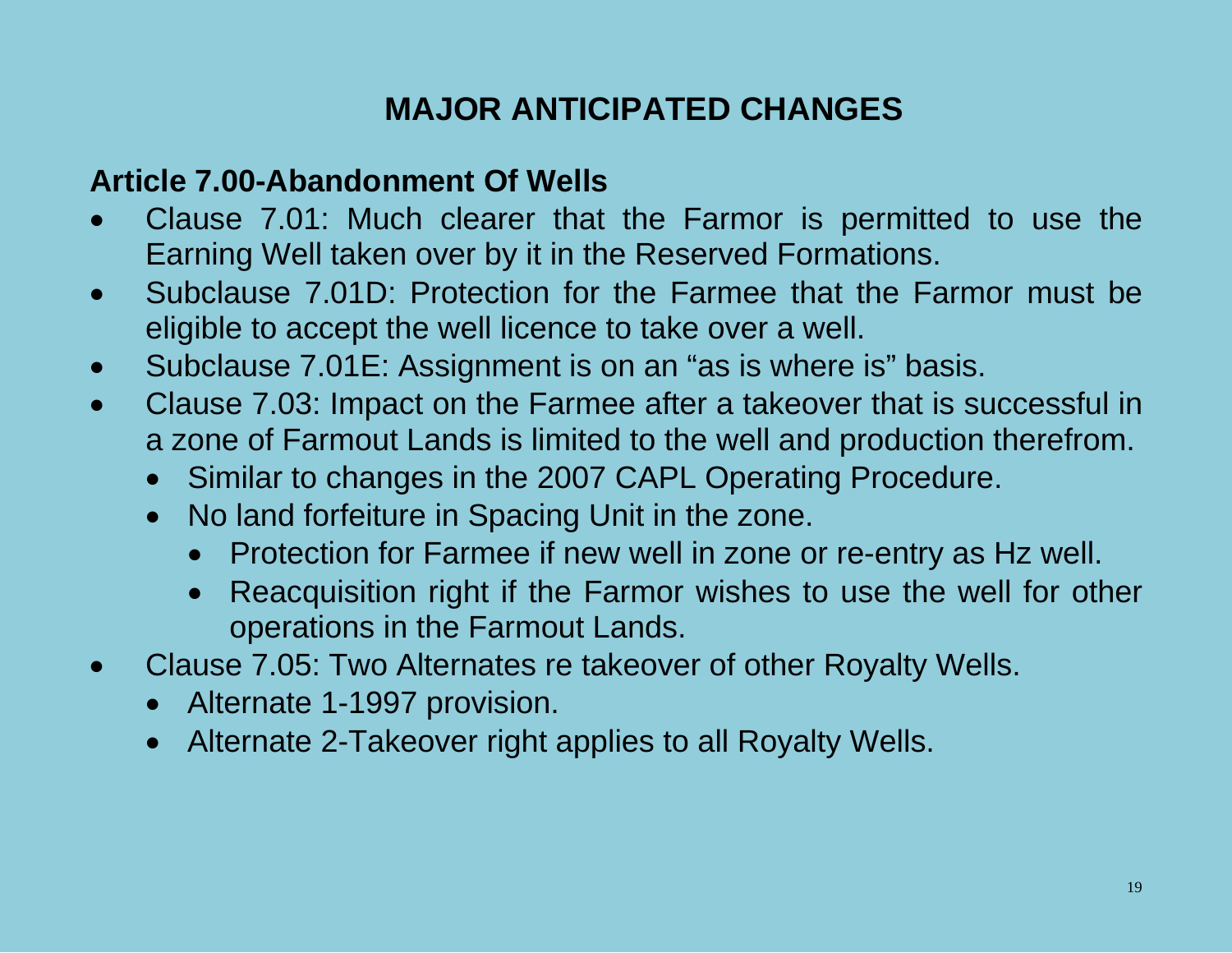#### **Article 8.00-Area Of Mutual Interest**

- Significant expansion of annotations to increase awareness.
	- Legal developments (Chase Manhattan Bank and Hunt v. Shell).
	- AMI structure considerations re stratigraphic interests and termination processes.
- Subclause 8.01C: Major expansion to exempt certain acquisitions.
	- Units approved under Regulations and poolings required to complete a Spacing Unit.
	- Farmor increases its existing WI after termination of right to earn.
	- Farmor swaps like formations after termination of right to earn.
	- Party increases its WI in a former AMI parcel in which the other Party chose not to participate in the original acquisition.
	- Use of 2007 CAPL 10% and 35% net hectares tests.
- Subclause 8.03B: New Subclause to address allocated values or inability to match consideration in kind-as in CAPL ROFR provision.
- Subclause 8.04D: Election deferral right has been made optional.
	- Much greater likelihood of delays beyond Farmee's control now.
- Note: Users might consider using upgrades immediately.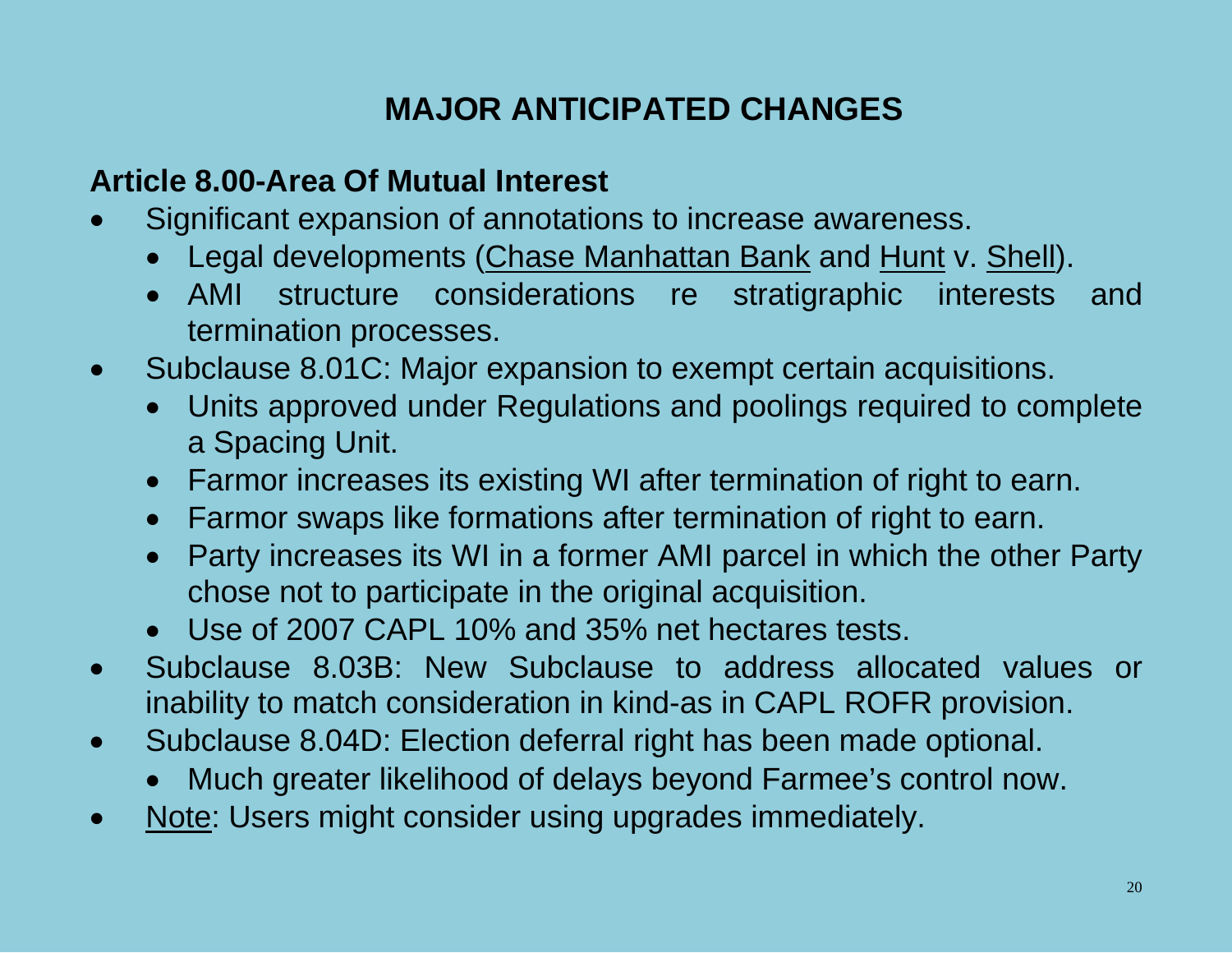#### **Article 9.00-Well Information To Farmor**

- Clause 9.03: Structured Paragraph 9.03A(b) with two Alternates.
	- To reflect one of the most common modifications to FO&RP.
	- Alternate 1-1997 approach for additional Royalty Wells.
	- Alternate 2-Access to information from all additional Royalty Wells.
	- Qualification for partial interest farmout for both Alternates if Existing Agreement with third parties precludes disclosure to the Farmor.
		- Royalty Payor otherwise in breach of contract under either Existing Agreement or the FO&RP.
		- Duty on part of the Royalty Payor to attempt to obtain required consents for disclosure under an Existing Agreement.
		- No such qualification available to Royalty Payor for subsequent agreements, as those are within its control at negotiation stage.
	- Tightened up Crown sale exception for both Alternates.
	- Note: Users might consider using the new Alternate immediately if this Clause is to be amended in a transaction.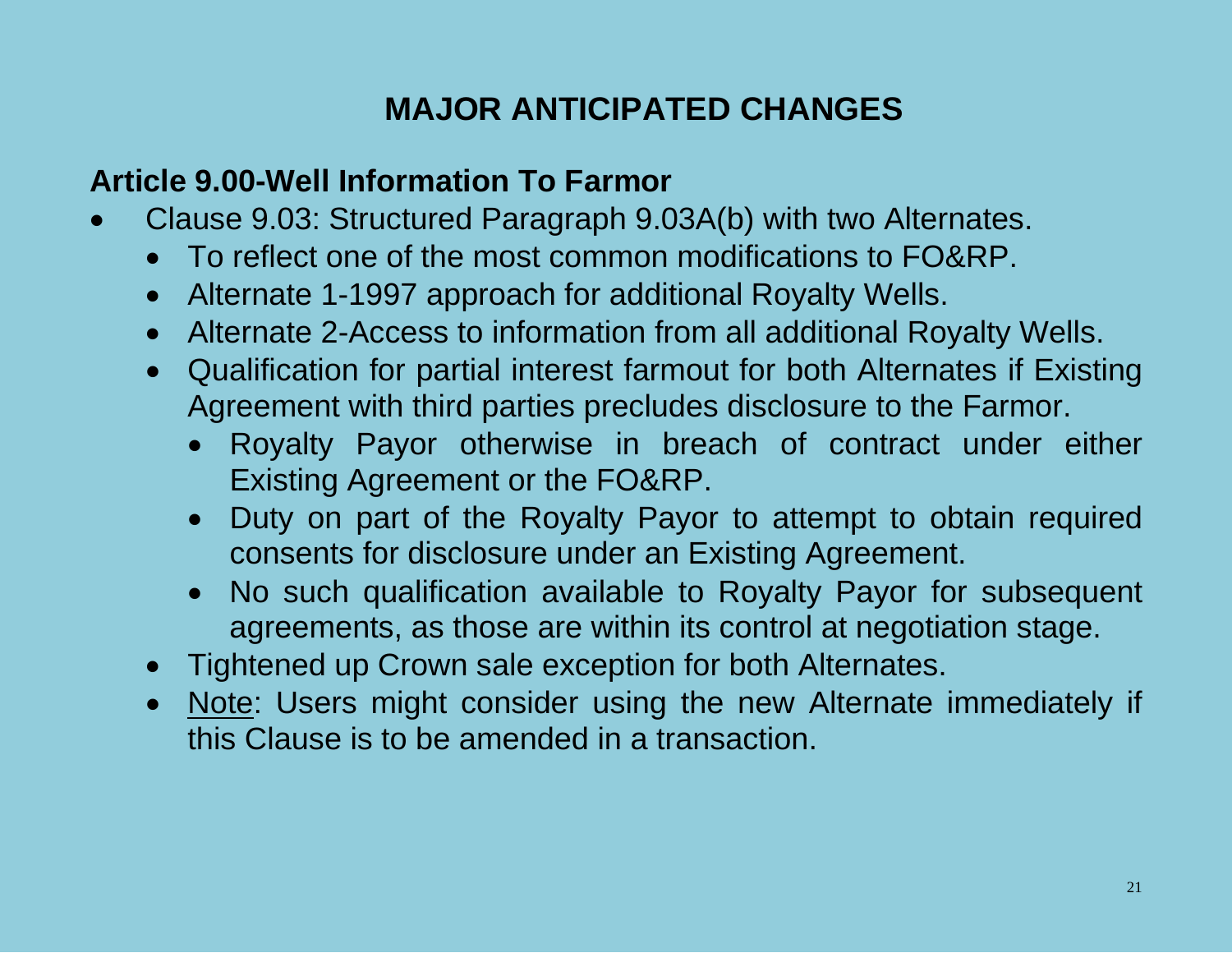#### **Article 10.00-Notices Under Existing Agreements**

- New Article that addresses the possibility that Farmor may hold < 100% Working Interest with other third parties under an Existing Agreement.
	- Addresses issues typically not addressed or addressed on a custom basis in the Head Agreement.
- Clause 10.01: Operation Notices being served on behalf of the Farmee.
- Clause 10.02: Operation Notices being served on the Farmor by a third party during earning phase.
- Clause 10.03: Unless otherwise provided in Head Agreement, any consequence of non-participation by a third party accrues to the Farmee relative to the Farmor insofar as Farmee incurred the applicable costs.
	- An issue often ignored currently in a Head Agreement.
- Clause 10.04: Addresses situation in which a third party proceeds with a Completion for a well that the Farmor and Farmee had agreed should be Abandoned.
- Note: Users might consider using portions of this Article immediately.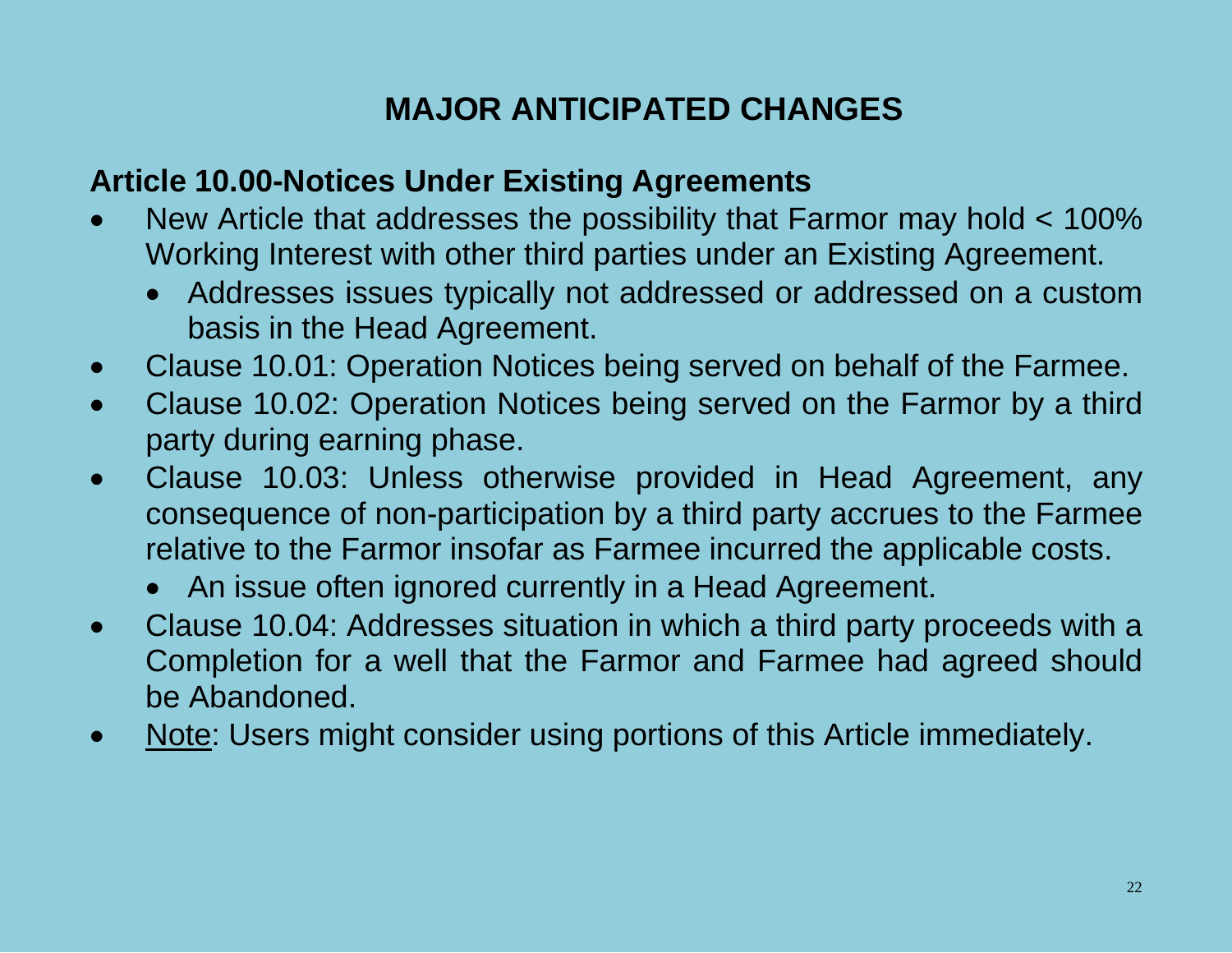#### **Article 12.00-Assignment**

- Clause 12.01: Application of Subclause 24.04B of Operating Procedure applies the same principles as in CAPLA's "Segregation Protocol".
- Subclause 12.02B: Affirms approach in 1997 document whereby Parties in a BPO position will have ROFR rights and obligations for the BPO well and lands as if APO interests applied.
	- Rationale and application addressed in expanded annotations.
	- Annotation about potential "generally accepted industry practice" argument on this issue under older agreements.
	- Annotation that Clause 17.01 of the 1997 document and Clause 18.01 of this document ensure that ROFR handling in Clause 12.02 is consistent with Working Interest definition in the 2007 and 2015 CAPL Operating Procedures.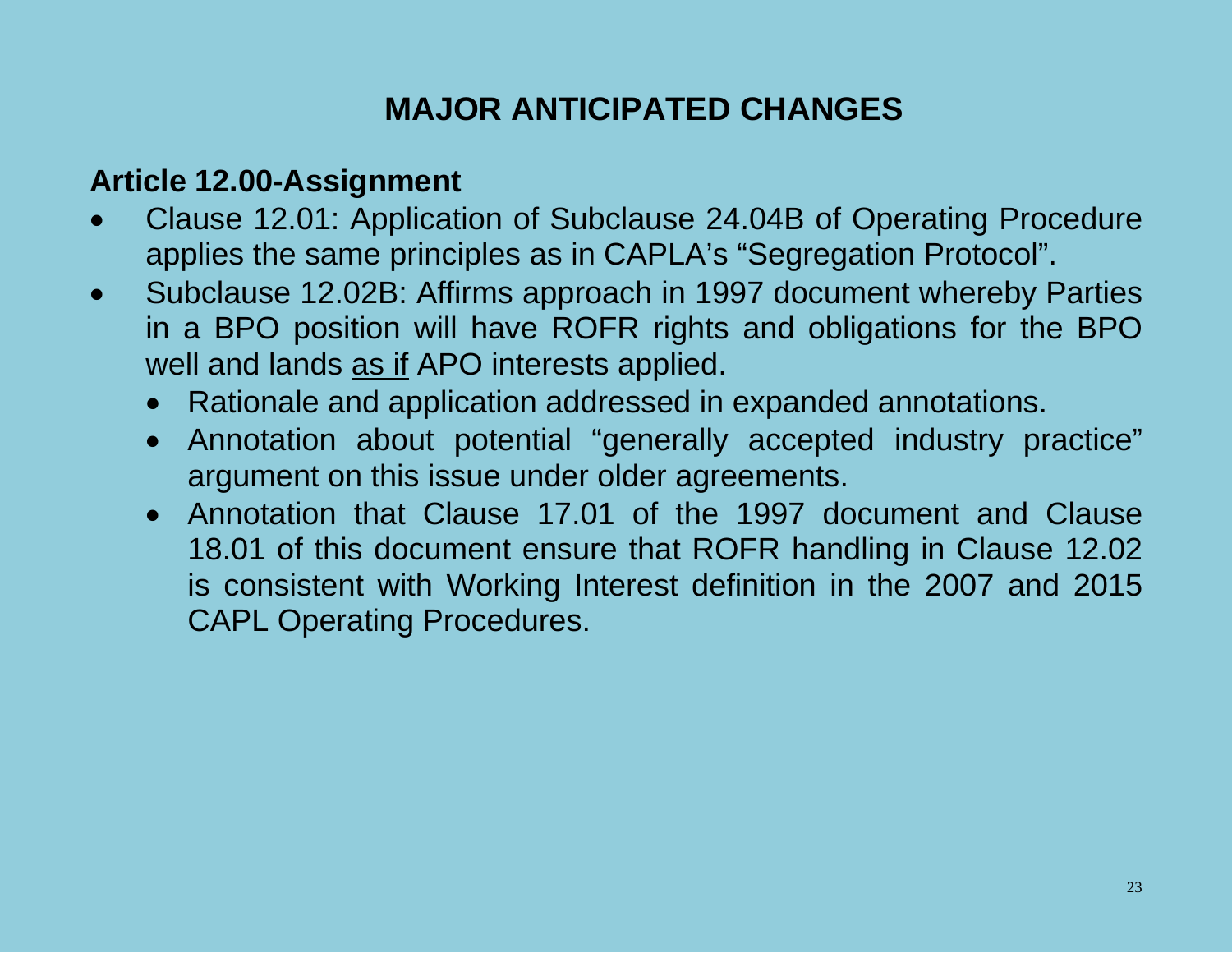#### **Article 13.00-Land Maintenance Costs**

- Subclause 13.01B: New Subclause addresses handling of land maintenance charges on the first anniversary date after earning.
	- Farmout Lands bear the entire burden of land applicable land maintenance charges.
		- No allocation to Farmor's Reserved Formations, unless otherwise provided in Head Agreement.
- Clause 13.02: Presented as three Alternates.
	- Alternate 1-New in this document-no reimbursement for earning phase rentals.
		- Reflects the view that rentals adjustments during the earning phase are immaterial for small deals.
	- Alternate 2-1997 approach-payment of a prescribed lump sum for earning phase rentals.
	- Alternate 3-New in this document-Head Agreement addresses handling of earning phase rentals.
		- Chose not to include a per diem provision in the Clause.
		- Extra length, and could perpetuate use on smaller deals.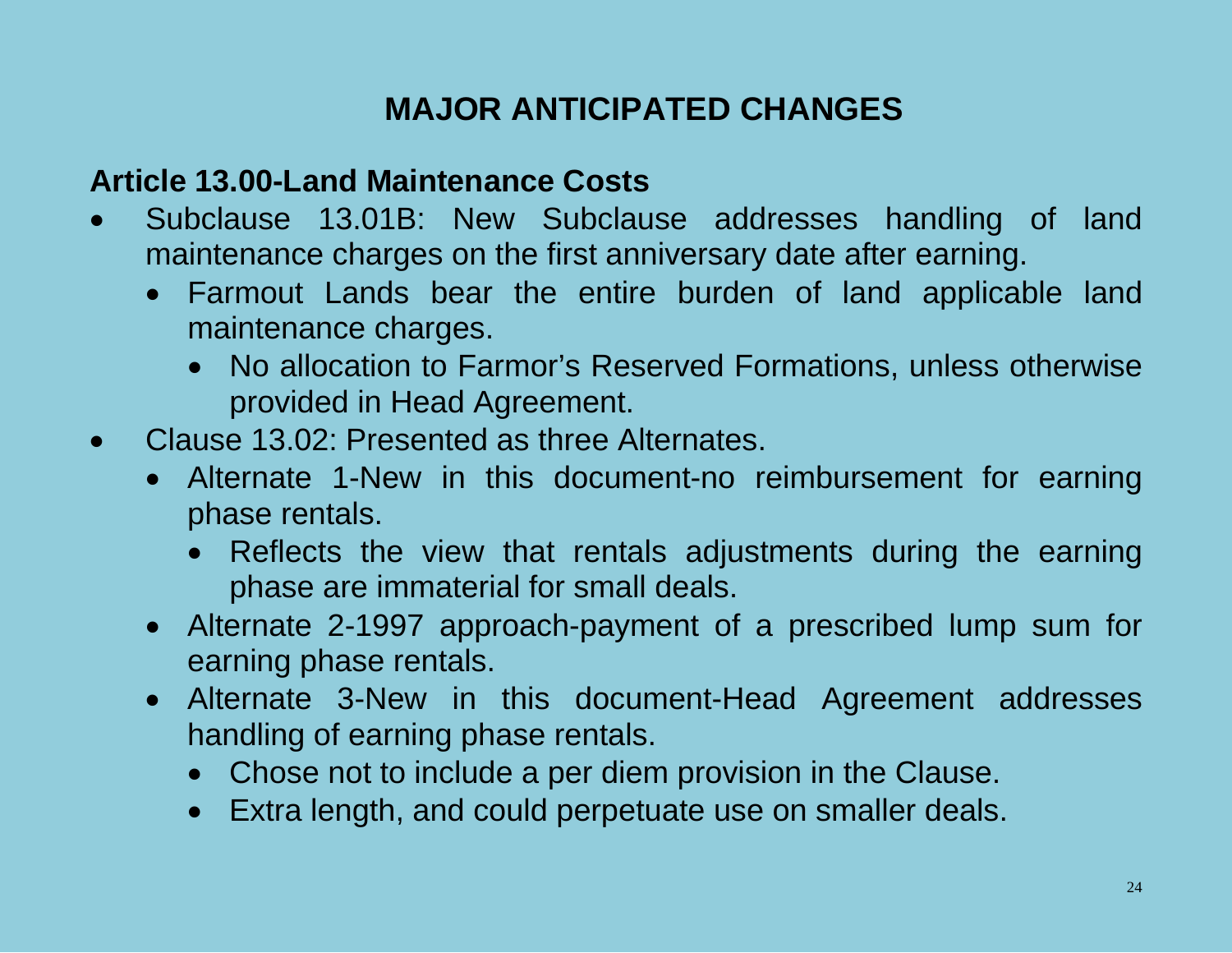#### **Article 14.00-Default**

- Subclause 14.01C: Clarified extent of application to a Farmee that failed to remedy a default.
	- Application to interests still in the process of being earned.
	- Application to ability to Spud additional Earning Wells.
	- Termination of future obligations of the Farmor to the Farmee (but not a Farmee to a Farmor) with respect to Area of Mutual Interest.
	- Reference to the circumstance in which the Farmee disputes the allegation that there is a default to which this Subclause applies.
- Annotations addressing the interrelationship of Subclause 14.01A and C in context of the EOG case relating to the 1997 document.
- Note: Users might consider using portions of this Subclause immediately.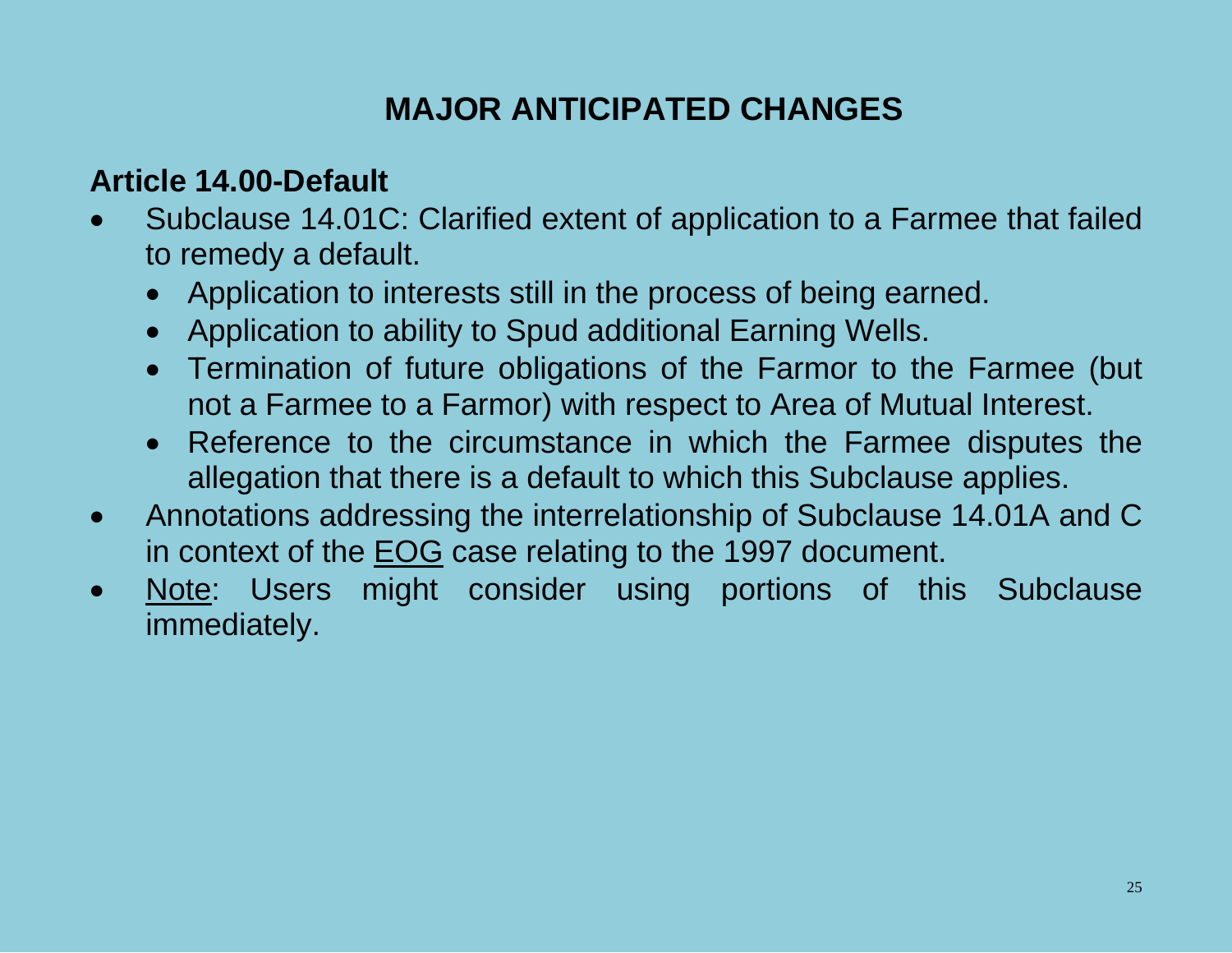#### **Article 15.00-Dispute Resolution**

- Users select whether to apply optional Article 21.00 of 2007 CAPL.
	- Not selecting that Article would see arbitration being used under the Arbitration Act, rather than through the prescribed "rules".
- Listed arbitration items are typically fact type matters:
	- Paying Quantities and related 3.01E and 3.05A determinations.
	- Clause 5.03 Allocation Ratio.
	- Reasonable efforts to produce a Royalty Well equitably-5.08.
	- Audit disputes under FO&RP for an amount less than \$100K(?).
	- Allocated value or non-cash consideration respecting Mutual Interest Lands (as in the CAPL Operating Procedure ROFR provision).
- Annotation explaining why arbitration is included for the listed items.
	- Actually included to discourage the use of arbitration, not encourage.
	- To encourage the Party in the "power position" to negotiate more reasonably than would be the case if litigation were the choice.
	- To motivate Parties to arrive at a negotiated outcome.
	- No historic proliferation of arbitration under Operating Procedure on more critical items (ROFR values, title preserving well issues, etc.).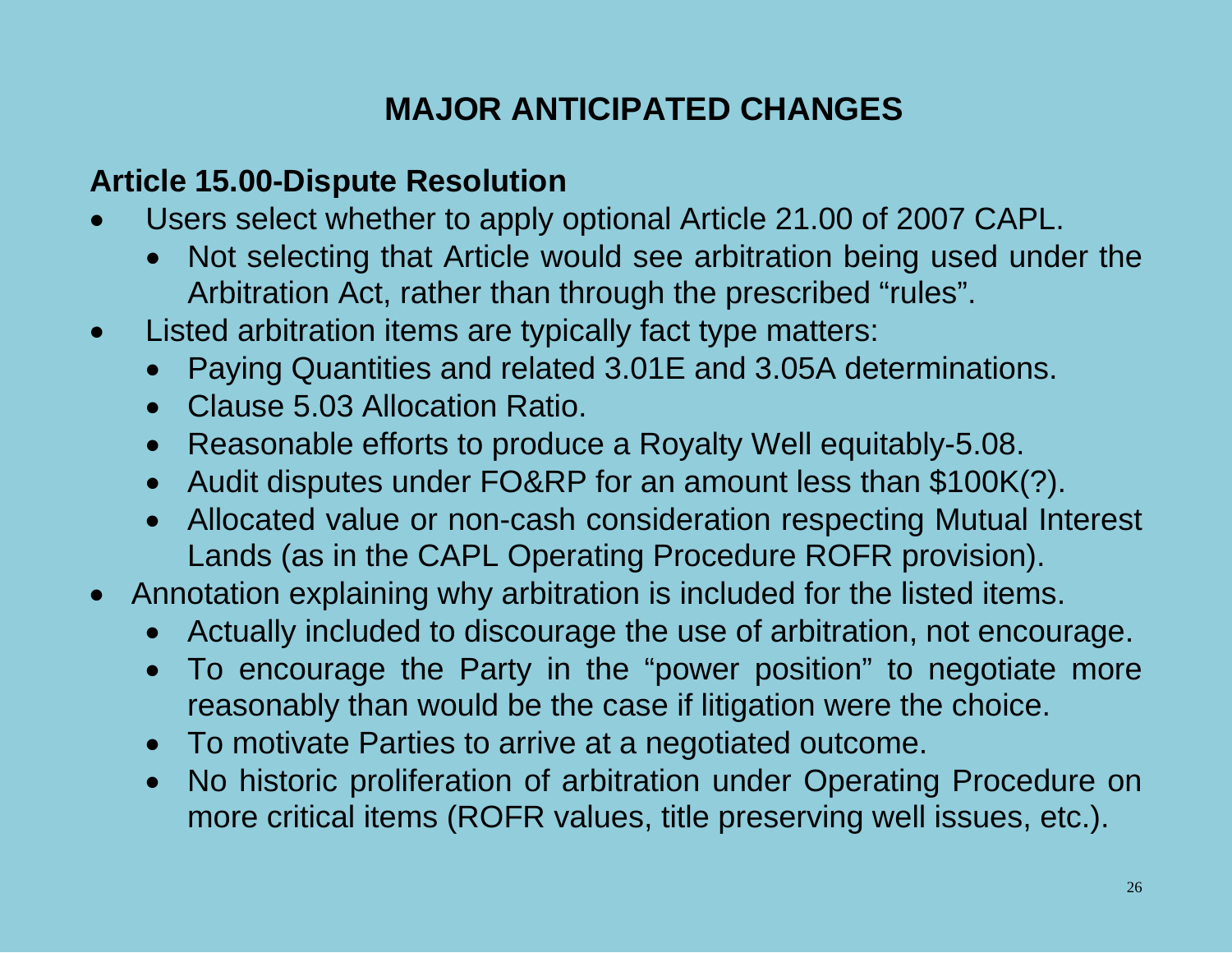#### **Article 16.00-Reserved Formations**

- Clause 16.02: New Clause to address the Farmee's mutual obligations to the Farmor.
	- Duty to mitigate negative impacts on the Farmor's activities in the Reserved Formations.
	- Note: Users might consider using immediately.

#### **Article 18.00-Applications Of Procedures To Subsequent Ops**

- Clause 18.02: New optional Clause to provide content often provided in a Head Agreement.
	- Reduces likelihood that a Farmor forgets to consider the issue.
	- Addresses aspects often ignored respecting: (i) an exception for Clause 10.10 operations; (ii) operations on Mutual Interest Lands other than required under Clause 8.05; and (iii) restrictions on the Farmee for an Earning Block conditionally earned by Capping.
	- Note: Users might consider using immediately.
- Clause 18.04: New Clause to address the possibility that a Party other than the Operator/Farmee is the Title Administrator.
	- Note: Users might consider using immediately.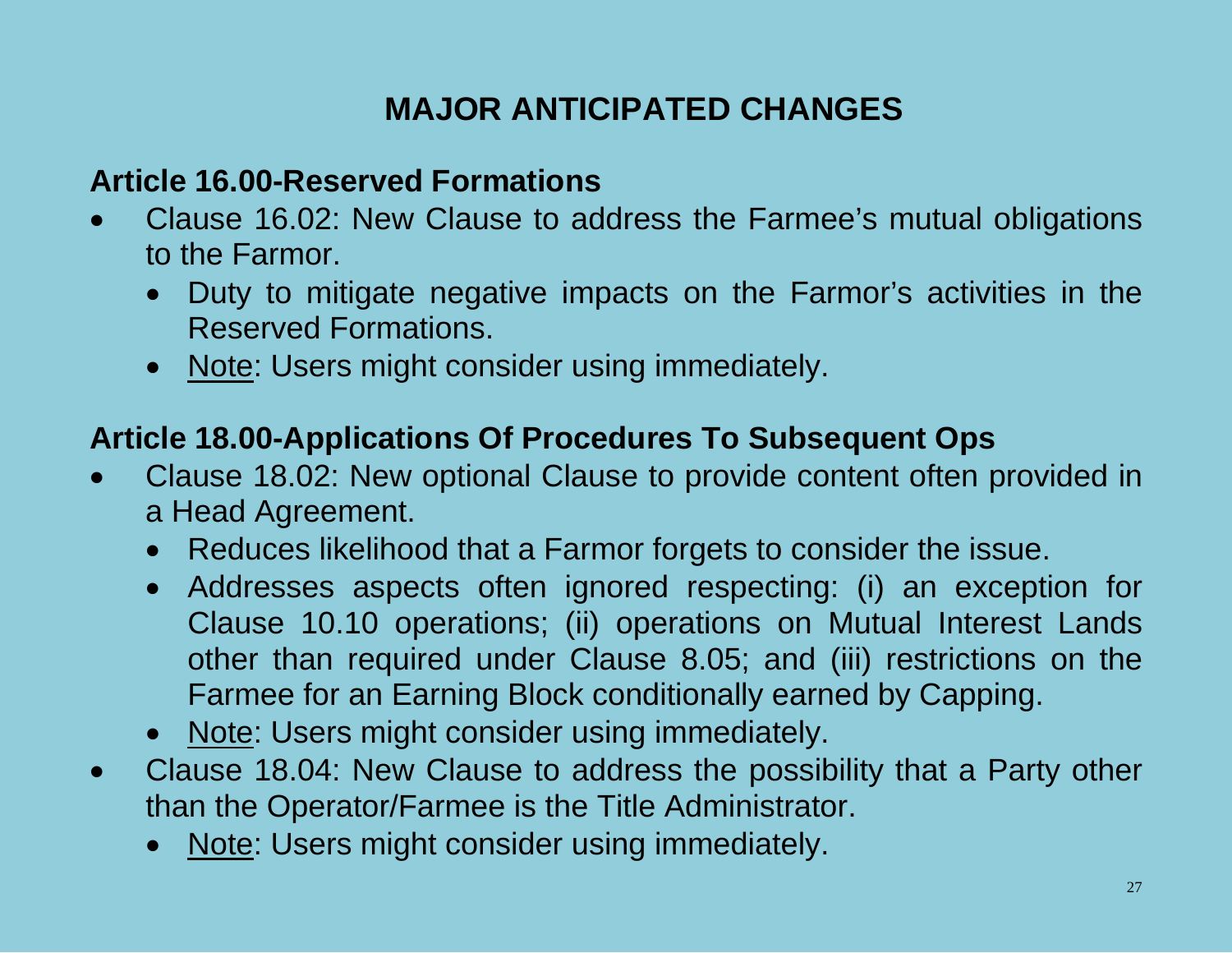# **SO, WHAT'S IN IT FOR YOU AND YOUR COMPANY?**

The 2015 document is an instrument of opportunity…..

Obtaining familiarity with this document in the near-term:

- Better enables you to understand and address issues you have with your current agreements.
	- Enhanced efficiency, better business outcomes and more constructive business relationships.
- Offers additional insights for use in structuring new agreements.
- Positions you to help us improve the document and complete it sooner and more efficiently.
- Positions you to use the document more quickly following completion.
- Improves your personal and organizational capability in this area.

This document offers significant benefits to Farmors, Farmees, large companies and small companies.

- It is in our best interest as an industry to optimize it and transition to use as quickly as is feasible.
- Initial change management effort is small relative to the tangible gains.